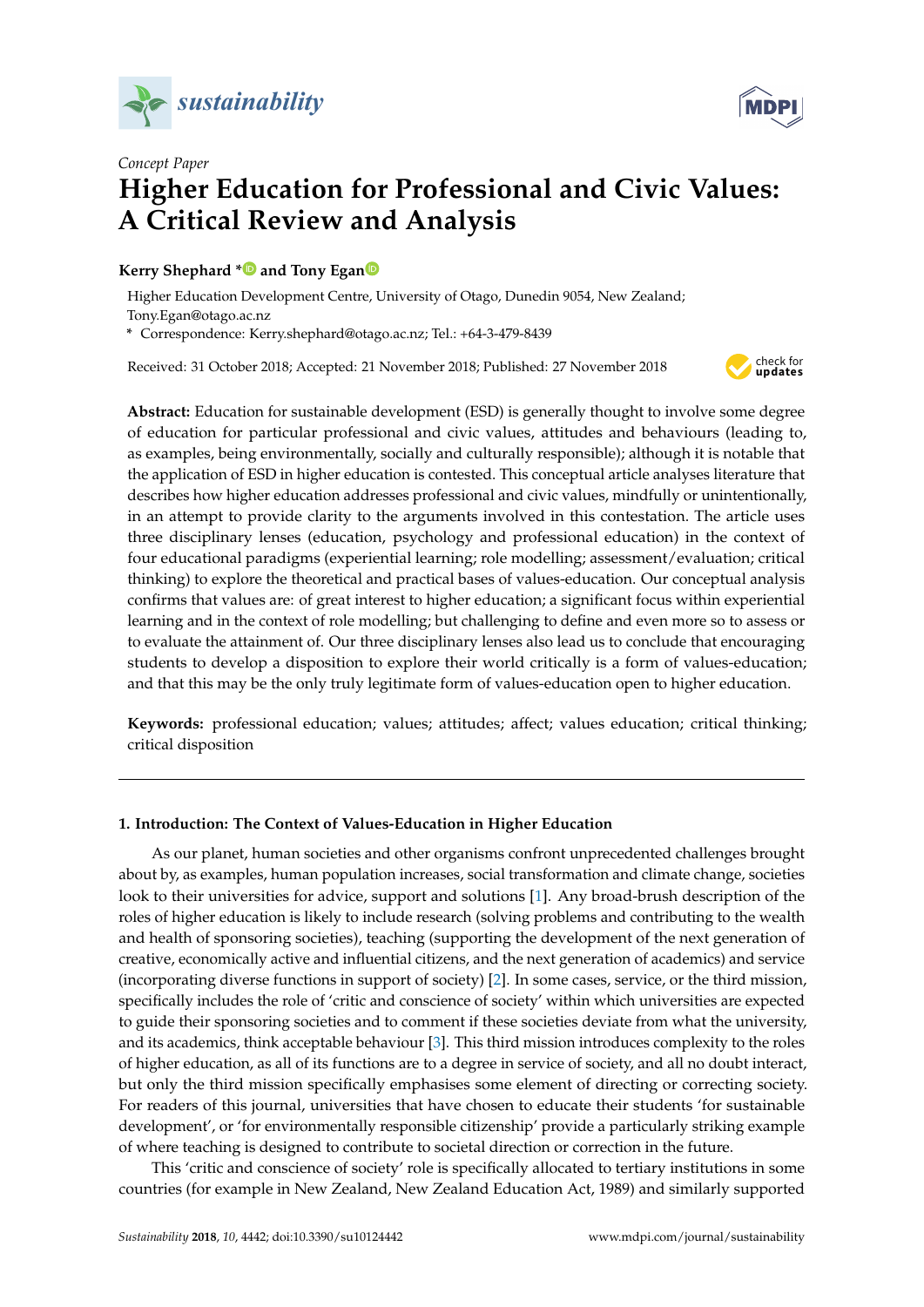by prescribed academic freedom for institutions and their academic staff and students. As described by Jones, Galvin and Woodhouse [\[4\]](#page-12-2) " . . . *universities have a responsibility towards society, to work for what they view as the good of society, even at the cost of passing judgement on aspects of that society*". Considerable academic discourse is focused on the central function of academic freedom in support of this role (see for example, Akerlind and Kayrooz) [\[5\]](#page-12-3). Academic work in these contexts inevitably interacts with the values, attitudes and behaviours of particular societies, and in some cases, of particular elements of societies, and of student groups [\[4\]](#page-12-2). In all situations we might expect congruency between the values-based messages provided to society and those provided to students.

Although values-education sits uncomfortably with a liberal view of education, there are some examples of higher-education teaching, research and service activities that do address values, attitudes and behaviours and appear to do so in an open, and widely supported, manner. Professional schools within our universities almost universally aim to influence the developing values (sometimes styled as attitudes or attributes, or indeed as 'professionalism') [\[6\]](#page-12-4) of our students to align with those of the professional body involved. More generally, our institutions emphasise academic integrity within our educational programs and many include worthy values in their lists of graduate attributes that are fostered institutionally (often specifying what graduates will respect, or have commitment to, or appreciate). Our own New Zealand institution, for example, attempts to foster in our students a global perspective, cultural understanding and certain aspects of social responsibility. Similarly, the Association of American Colleges and Universities [\[7\]](#page-12-5), for example, identifies "*Character traits associated with the five dimensions of personal and social responsibility*" which lists traits associated with each dimension together with a justification. And many hundreds of higher education institutions around the world have signed the Talloires Declaration, promising to 'educate [our students] for environmentally responsible citizenship' (Association of University Leaders for a Sustainable Future) [\[6\]](#page-12-4). These forms of values-education do not solely exist within our institutions for the benefit of our students; they also extend outwards towards our societies. Along the same lines: our science communicators wish to change the way that society values science; our epidemiologists encourage citizens to value vaccination; our nutrition experts encourage us all to value healthy diets and exercise.

In this context, academic activities could be understood as attempts by a few to change the values, attitudes and behaviours of many in society; of course, always for the good of society as comprehended by the academics involved. Alternatively, they could be understood as simply maintaining the status quo, either deliberately or through lack of conscious engagement. And apprehension about the nature and need for change could be legitimised by the complexity and comprehensiveness of higher education's role. A judgement, for the good of society, based in research, may be put to effect through teaching, for the good of society, and rationalised through higher education's service, critic and conscience, role. Indeed, the notion of universities 'working for the public good' is widespread in higher education discourse, albeit shifting with time [\[8\]](#page-12-6); and is in some respects reinforced by changing conceptions of students' place within higher education; increasingly, in some cases, as consumers, rather than as partners [\[9](#page-12-7)[–11\]](#page-12-8).

It may be that higher education imposes its own limits on its actions and that indeed these limits are reinforced by its own academic freedom to do so; perhaps particularly in choosing what and how to teach in the context of values-education. Some higher education teachers avoid, at all costs, charges of indoctrination [\[12\]](#page-12-9) or politically inspired education [\[13\]](#page-12-10). Others reflect on the perils of values-education, for example in the context of education for sustainability [\[14\]](#page-12-11). Much of this discourse converges on the need for learners in higher education to develop critical aptitudes, or dispositions [\[4\]](#page-12-2), autonomous thinking [\[15\]](#page-12-12); or as the New Zealand Education Act, 1989, puts it 'intellectual independence' and for learners to uncover the inevitable power relations in discourse (see for example, Foucault, as described by McHoul and Grace, [\[16\]](#page-12-13)). Newman (1907) optimistically characterised the university as an institution that promotes intellectual self-empowerment [\[17\]](#page-12-14). In this context and with respect to critical thinking, Shephard (2015) argues; "*Above all, students in higher education need this ability, attribute or disposition to fully understand what they are being taught in higher education*" ([\[4\]](#page-12-2), p. 43).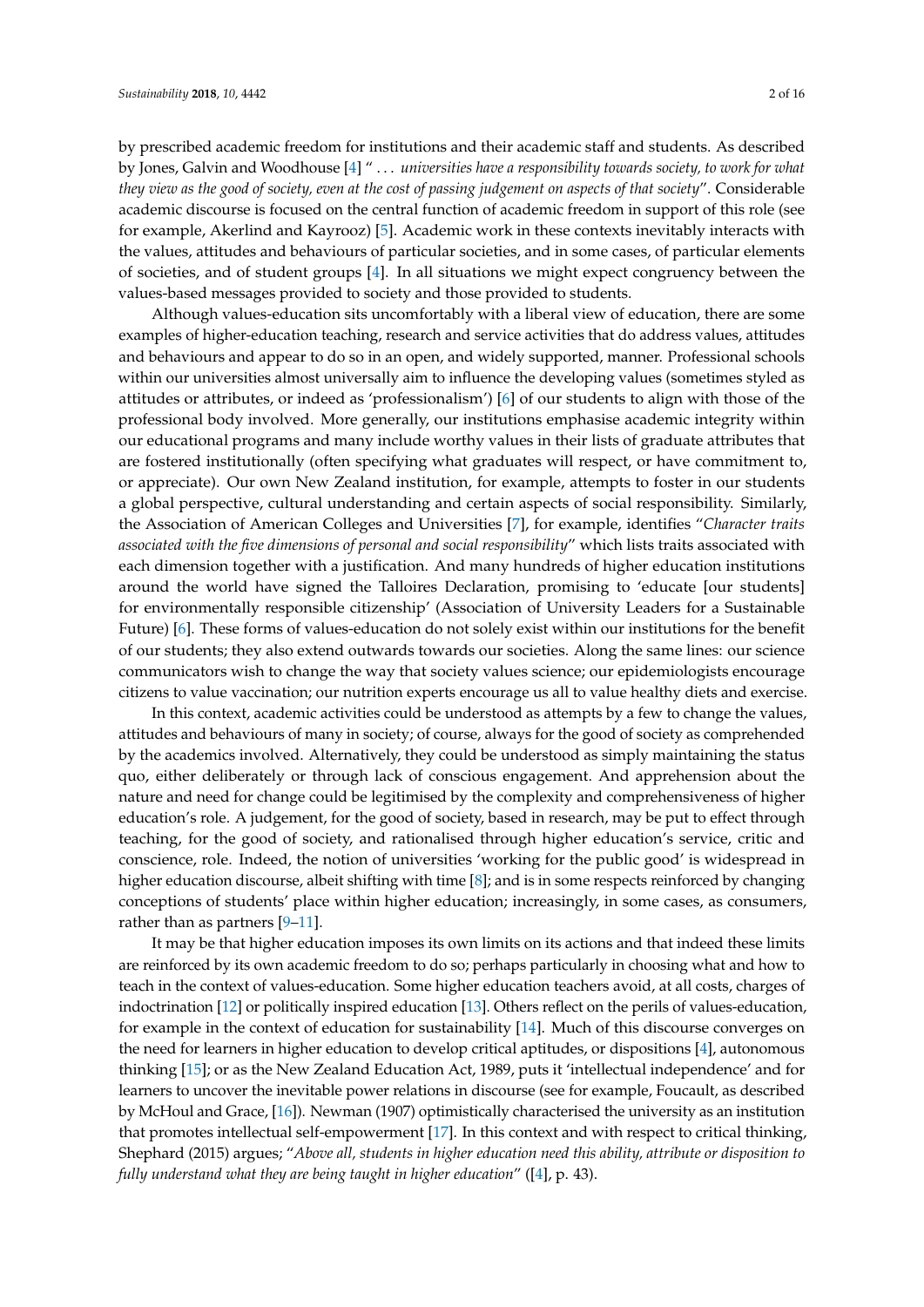This article uses a conceptual process [\[18\]](#page-12-15) to review the literature that explores the means by which higher education around the world addresses values-education, mindfully, or unintentionally. The article initially situates values within the broad theoretical structure of learning and teaching. It then uses three disciplinary lenses (education, psychology and professional education, as all three offer discipline-specific insights into values-education), in the context of four educational paradigms (situated/experiential learning, role modelling, assessment/evaluation, critical thinking, as all have specific relevance to values-education), to explore the theoretical and practical bases of values-education. The article ends by exploring the premise that encouraging students to develop a disposition to explore their world critically is a form of values-education; and that this may be the only truly legitimate form of values-education open to higher education.

#### **2. Situating Values-Education within Learning and Teaching**

Higher education has in recent decades progressively moved away from being underpinned by behaviourist learning theories (emphasising positive reinforcement for 'getting the right answer') to constructivist learning theories (emphasising the need for learners to build their own mental models of their learning). Constructivism is a broad framework applied to thinking and learning emphasising the active part played by the individual in developing concepts and ways of thinking that can be used in daily life and in communicating with others. Theorists as diverse as Dewey, Piaget, Kelly and Bruner have all contributed to constructivist ideas. Constructivist approaches to learning aim to connect new knowledge and ideas to existing knowledge and ideas resulting in the elaboration of cognitive structures that are personally meaningful and interconnected. The implications of this are both subtle and powerful. For example, memory is seen less as a filing system out of which replicas of some past event can be drawn and more as a reconstruction of a past event open to the influence of the original context and personal beliefs, thoughts and emotions extant at that time or arising subsequently. The emphasis is, therefore, on the construction of meaning for the individual; granted that it may be socially influenced and reflective of societal and learner's values.

At the heart of constructivism is the idea that our learning starts somewhere, with a personal picture, or mental model, of something; and that teaching and learning helps learners to progressively adapt and build their personal picture, perhaps along the lines suggested by their teacher or maybe in a totally different direction, and likely results in changes to a learner's original model. Either way, building on, around, or away from what comes before is a key concept within: Dewey's anti-foundational teaching ideas (suggesting that learning works best when a learner's prior conceptualisations are challenged by new experiences [\[19\]](#page-12-16)); Vygotsky's Zone of Proximal Development (suggesting that learning occurs in relation to what can be achieved unaided, and what can be achieved with support; see for example [\[20\]](#page-12-17)); and Kolb's experiential learning theory (suggesting that learning involves learners reflecting on concrete experiences; [\[21\]](#page-12-18)). Kolb's cycle of learning progresses from an initial experience (including perceptions and feelings) to reflection (including recall, analysis and questioning) out of which meaning (of the experience) is derived/interpreted giving rise to new conceptualisations (reconstruction, elaboration of earlier meaning, creation of new meaning) that may then be applied or tested with experiences in new situations. Typically, reflection takes place after the experience (reflection-on-action) although reflection can take place during an experience or activity (reflection-in-action, a form of self-monitoring). Schön refers to both forms of reflection, identifying reflection in action as a mark of connoisseurship [\[22\]](#page-12-19).

Most of these ideas or theories of learning implicitly incorporate learners' values as part of the learning process, but some explorations have specifically identified domains of learning, separating out values as affective and different from knowledge and skills that are cognitive in nature. With respect to learning values, rather than knowledge or cognitive skills, the need for learners to identify, describe and challenge their own values is explicit within Krathwohl and Bloom's affective hierarchy (see for example, [\[23\]](#page-12-20)), and within a broad range of transformational learning theories based around critical reflection including that of Mezirow [\[15\]](#page-12-12). Krathwohl and Bloom's affective hierarchy identifies listening,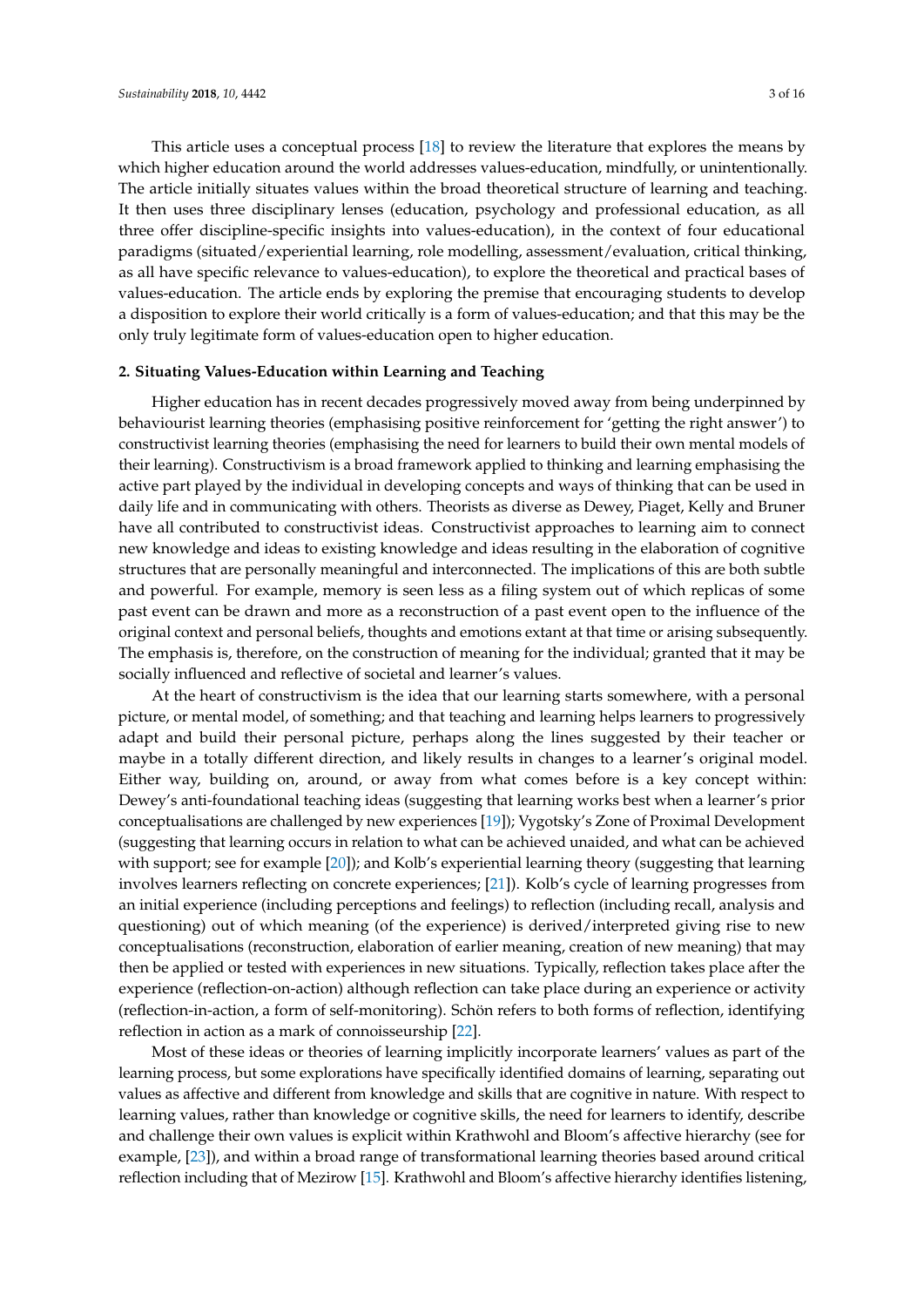responding and valuing as the first three steps on the affective hierarchy, and the role of teachers in this learning as that of providing situations in which these affective attributes are systematically, and sequentially, learned. Two subsequent steps on the affective hierarchy involve organising and characterising value-compatible actions or behaviours, which together may be identified as having a disposition, inclination or tendency to act in a particular way, or a particular personal identity.

Scriven (1966) identifies a range of values that are themselves necessary for learners to acquire in order to attain some higher-order cognitive outcomes [\[24\]](#page-12-21). For example, he argues that scientists do need to value 'objectivity' to succeed as scientists. In the context of 'higher education for sustainability', Shephard argues that any education 'for' sustainability (as described, for example, by Agenda 21 requiring changes in societal attitudes; United Nations Conference on Environment and Development, 1992) is essentially a quest for affective learning outcomes [\[25\]](#page-12-22) and that Krathwohl and Bloom's affective hierarchy provides educators with a tool to help them to decide how far up the hierarchy they are willing to teach. Educators wishing to change students' values, attitudes, worldviews, identities or dispositions, are teaching at the highest level of the affective domain.

#### **3. Experiential Learning**

All learning is experiential in some sense. In educational settings experiences can range from lectures and tutorials to laboratories, workshops, role-plays, field trips, practice placements (or immersion) and in-service training. In this context, experiential learning situated within an authentic learning environment where values are embodied may be expected to be particularly relevant to values-education. Similarly, the idea that 'what is being addressed' in higher education needs to, in some way, resonate with those learners who are 'being taught', is arguably a fundamental tenet of educational practice. The idea has links to motivation, relevance and power within educational discourse and may have particular linkage to values-based education. Box [1](#page-4-0) explores experiential learning in values-education through three disciplinary lenses.

### **Box 1.** Experiential learning and values-education.

It is fair to say that emotions, attitudes and values are characteristics that education generally, and higher education specifically, have found challenging to address. The affective domain of Bloom's taxonomy has probably been the least used in education planning and research. With respect to experiential learning, Gable and Wolf (1993) suggested that prior to the 1970s education considered affective-domain objectives to be more appropriately left to the family home or to religious institutions to address [\[26\]](#page-12-23). More recent educational interest in behaviours (such as 'environmentally responsible citizenship') as educational outcomes has renewed interest in links between values, behaviour and education.

One of the most influential psychological theories attempting to relate attitudes and values to actual behaviour is the theory of planned behaviour (Ajzen 1985, [\[27\]](#page-13-0)) derived from Fishbein and Ajzen's 1975 theory of reasoned action. These theories combine constructs of personal attitudes and experience of norms to explain and predict the individual's intention to behave in a particular way. The more recent inclusion of the construct 'perceived behavioural control' was largely a response to Bandura 's concept of self-efficacy, an important construct in social cognitive theory [\[28\]](#page-13-1) and a strong link to teaching and learning.

Many professions include workplace experiences as part of professional education; as examples, medicine, nursing, physiotherapy, law, architecture, engineering and teaching. Professional education in universities usually specify the attitudes and values that are considered to characterise the profession in addition to the knowledge and skill base that constitute its claim to be a profession. In such cases graduate profiles and educational objectives will include attitude- and value-related qualities with the aspiration that these will be internalised as individuals develop a 'professional identity'. Workplace experiences (or simulations thereof) frequently provide the basic ingredients of for the development of professional identity: "*Socialization is the key period within which individuals begin to form identification with their profession as they internalize the norms, values, behaviours and attitudes expected of their new roles*." (Caza and Creary, 2016, p. 9). Referring to Becker's earlier sociological research on the medical profession, the authors comment: "*In fact, some researchers have even theorized that the informal curriculum medical residents are exposed to during socialization may overpower some of the more technical 'official' curriculum*" ([\[29\]](#page-13-2), pp. 9–10). The implication is that developing a professional identity is at least in part a function of social influence resulting from immersion in a professional culture and that the result may or may not align with the formally prescribed attributes of the profession.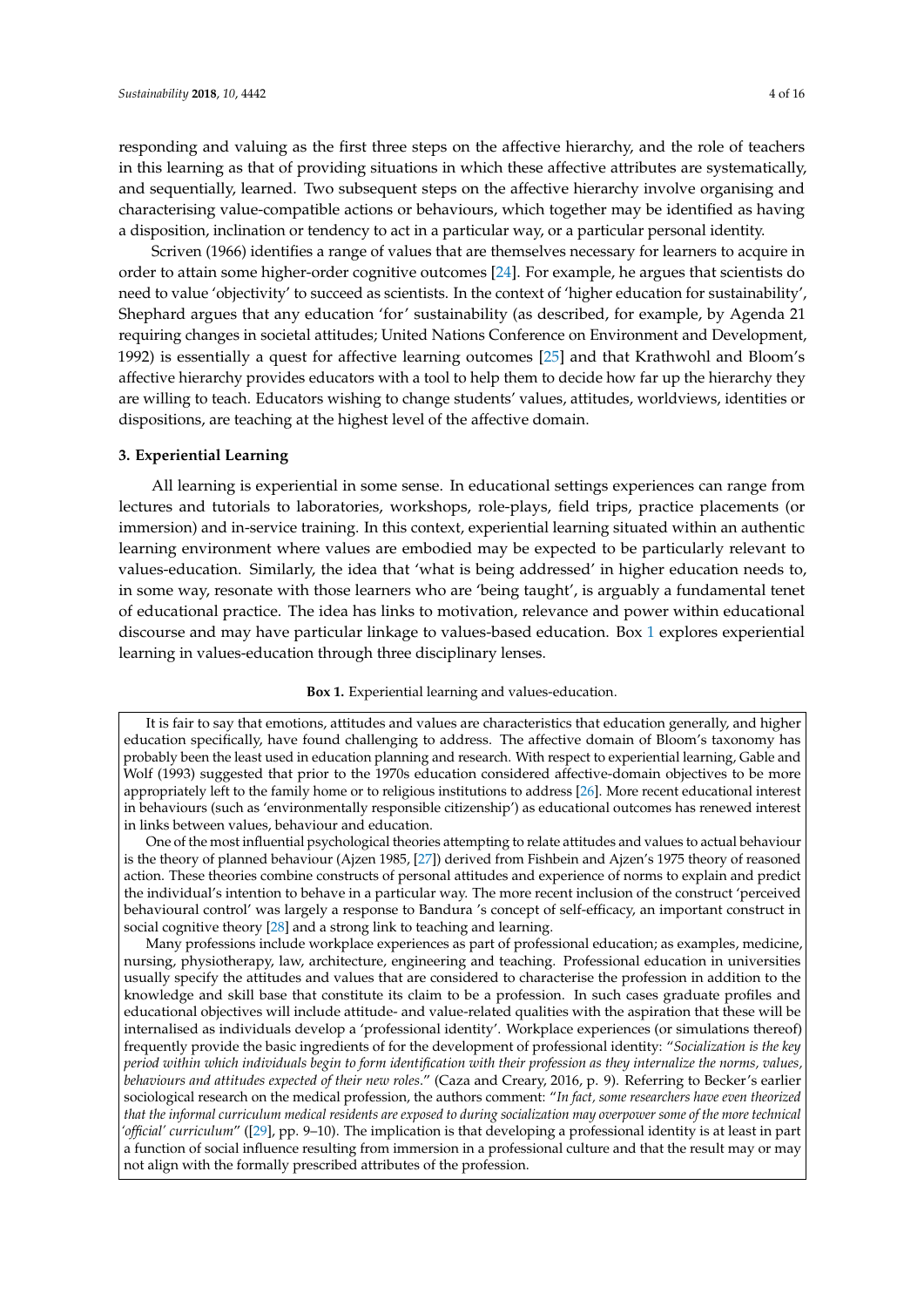#### **Box 1.** *Cont.*

<span id="page-4-0"></span>The principles of legitimate peripheral participation provide a good theoretical basis for structuring the workplace experiences of novices (Lave and Wenger, 1991, [\[30\]](#page-13-3)). One of the challenges facing novices in professional courses on their journey to full participation in practice is their status: are they students or are they professionals? It seems unlikely that realization of their professional role occurs at the point of graduation, for some it may be earlier, for others it may be later and for some it may never occur. With reference to the nursing profession, Dall' Alba comments "*While knowledge and skills are necessary, they are insufficient for skillful practice and for transformation of the self that is integral to achieving such practice. When we concentrate our attention on epistemology—or what students know and can do—we fail to facilitate and support such transformation*." ([\[31\]](#page-13-4), p. 1). This points out the crucial role of affect within the transition or transformation of identity that takes place as students traverse the threshold from layperson to professional.

Similarly, medical students can struggle with feelings that they are pretenders when engaging with real patients in a clinical context. They may be attempting to reconcile their inner world (uncertainty about their legitimacy and competence) with their perception of the role of the doctor (built up from exposure to curriculum ideals and numerous examples of confident practicing clinicians). Their dilemma can be expressed as 'performing to a prescription' as distinct from 'acting authentically' with the implication that their overt behaviour may be the result of situational factors (meeting faculty expectations) rather than personally motivated by factors such as their knowledge, skills and professional attitudes and values. Achieving a balance between professional and situational influences and personal motivations is one of the challenges in developing a professional identity [\[31–](#page-13-4)[33\]](#page-13-5). Reflection on critical incidents, or experiences, has become an important tool in professional education for promoting learning based on experience. Our own institution uses TPERs (Thought Provoking Episode Reports) designed to enable students to explore their experiences, in relation to their perception of their own developing values and emerging identity as a professional.

It is also notable that much professional education involves the use of case studies. These may be paper-based, on-line, simulations (varying in realism) or work-based (practical, authentic). For example, in health professional education Thistlethwaite and colleagues identified 104 eligible published research papers for inclusion in a systematic review of the use of case-based educational methods across a range of health professions [\[34\]](#page-13-6). There are a number of ways in which such case-based explorations may be further processed individually including reflective essays, critical incident descriptions, journaling, and the use of personal portfolios. Such individual exploration may also be subject to faculty or peer feedback via group discussions. All of these experiences have the potential for illustrating, implying, exposing or invoking a variety of attitudes and values, which may or may not be addressed directly. Defining the values and attitudes that constitute the learning objectives for undergraduate education in medicine has become commonplace and relatively straightforward. Facilitating their achievement and integration into a fluid performance as a professional has proved more challenging and has led to explorations of the concept 'professional identity' as an embodiment of professional performance.

The literature included in Box [1](#page-4-0) suggests that experiential learning opportunities will, intentionally or otherwise, expose students to values, attitudes and behaviours that may be relevant to their intended learning. Educational theorists nowadays identify that much learning occurs in social settings and build on educational psychologist's ideas that individual learning-development relates strongly to interactions between individuals in social groups and that the mental models themselves develop socially, as indeed does the knowledge. Lave and Wenger developed their model of learning in communities of practice from ethnographic studies of different workplaces, noting that each community was formed around a common purpose. Participation in the group's activities varied from peripheral to central; newcomers or novices began at the periphery and worked their way towards the centre, as necessary, in pursuit of the common purpose. The functioning of the community ideally is based on values such as trust, respect and openness, and participants in these communities ideally recognise and adopt these values as they participate. Learning in a context resembling the context in which the learning will be applied facilitates the construction and elaboration of meaning and enables transferability while core participants serve as role models. Situating learning in a workplace or community adds not only relevance and meaning to the learners' experience but also creates a connection between educators and the community within which they are placed [\[35](#page-13-7)[,36\]](#page-13-8) and, potentially, realignment of the roles and responsibilities of society and university [\[35](#page-13-7)[,37–](#page-13-9)[39\]](#page-13-10). Where individuals note a particular values-based standpoint with respect to,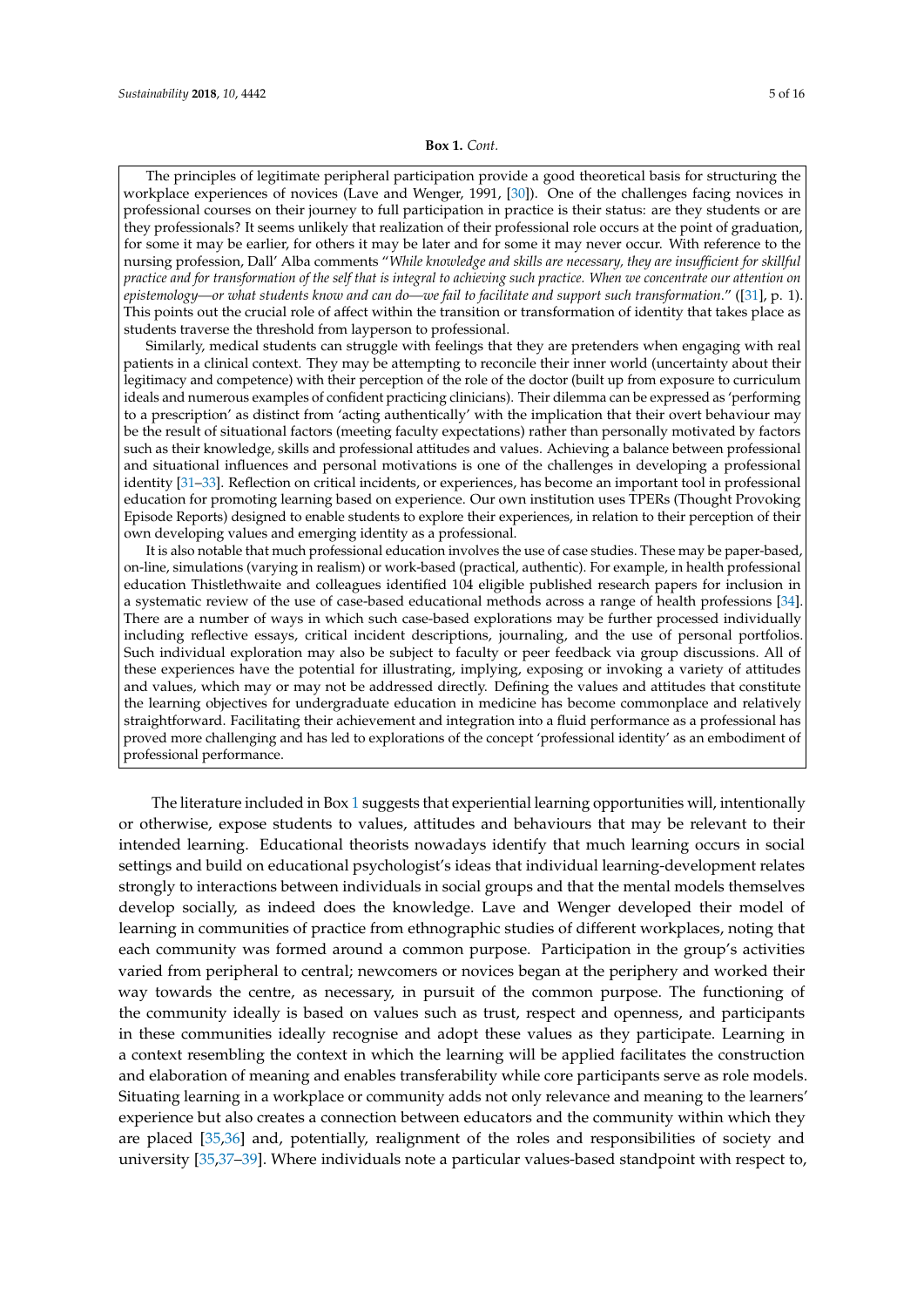for example, environmental responsibility, it is often in the context of particular experiences that yield critical incidents [\[40,](#page-13-11)[41\]](#page-13-12).

## **4. Role Models**

R.K. Merton coined the term role model and linked it to the aspiration to belong to a reference group [\[42\]](#page-13-13). Social impact theory (Latane [\[43\]](#page-13-14)) suggests that the more important the role model (or group represented by the role model) the greater the influence of the role model. These ideas overlap with socialisation theory (Bragg [\[44\]](#page-13-15)) and with the broad literature on communities of practice (Lave and Wenger [\[30\]](#page-13-3)). In general terms, and in the context of learning, the behaviours of those in a position of authority, power or with greater knowledge may have a substantial bearing on what we learn and what we learn to value. Box [2](#page-5-0) explores the roles of role models in values-education through three disciplinary lenses.

**Box 2.** Role models and values-education.

<span id="page-5-0"></span>In the context of education and psychology, professed values may be 'evaluated' by learners against actual behaviour (does the walk match the talk?). Lack of alignment has given rise to concepts such as 'the hidden curriculum' and the 'informal curriculum' [\[45\]](#page-13-16). At the level of individual experience, awareness of a discrepancy between professed values and behaviour can create cognitive dissonance [\[46\]](#page-13-17) and the motivation to reduce it, generally by altering either behaviour or beliefs, by changing some combination of the two or by reducing their importance. From a learner's perspective, a discrepancy between a teacher's professed values and actual behaviour may be interpreted as lip service, hypocrisy or as a sign that values don't apply in practice [\[47\]](#page-13-18). One study based in New Zealand suggested that the most favoured strategies for teaching values included teacher role-modelling [\[48\]](#page-13-19). The strategy appeared to work best when teachers were confident in their ability to role-model particular values but less effectively when teachers questioned some of their own values and ability to role-model these values. Higher education is currently perplexed about its role in promoting integrity in its students. Relevant debates address plagiarism and data fabrication in research. Bertram-Gallant describes academic integrity as a "learning and teaching imperative" ([\[49\]](#page-13-20), p. 1). Research by Löfström, Trotman, Furnari and Shephard emphasised that some, perhaps many, university teachers regard role modelling the value of integrity to be the only approach that they would feel comfortable being involved with [\[50\]](#page-13-21). Others felt far more able to teach the value of integrity more directly. Similar levels of confusion exist with respect to a range of values related to caring, for patients, for people in other countries and for the environment. Fien makes a strong argument that education cannot be neutral. If it does not actively promote change, it is de facto supporting the existing social order [\[51\]](#page-13-22).

In a recent systematic review of teaching professionalism in medical education [\[52\]](#page-13-23) role modelling, in conjunction with personal reflection, was identified as an important way in which professional values are learned. When a novice observes a competent performance by a senior colleague, that performance may become a personal goal to which the novice aspires. Learning from the observation of a consummate performance creates the conditions for the internalisation of the values implicit in that performance and their potential to serve as intrinsic motivators in professional practice. The reflective process plays a key part in identifying and articulating values that can then be analysed, evaluated and incorporated into a learner's personal belief system that supports behavioural intentions.

While there is little doubt about the power of role modelling in supporting, and directing the learning of values, there is considerable disagreement within the higher-education teaching profession about who should be role-modelling values, which values should be role-modelled and how learning actually develops from role models. Borgstrom et al. found that final-year medical students experienced role models representing two value sets simultaneously; an older model of professionalism (interpreted by some as 'doctor knows best') and a new value set that emphasised holistic care and patients' rights to have their say in their care [\[32\]](#page-13-24). These researchers discovered that the new values did not simply replace the old values and students had to manage the tensions that arose when they experienced role models and practices demonstrating values from both old and new sets. Whereas the new values were open and clearly communicated in institutional documentation, the older values tended only to emerge in clinical practice. The authors concluded: "*As a result, professionalism does not consist of a set of fixed or abstract concepts, but rather surfaces through medical practice*." ([\[30\]](#page-13-3), p. 1335). Consequently 'official' and 'unofficial' values may have influence on newcomers to a particular clinical environment. Paice et al. [\[53\]](#page-13-25) emphasised that if institutions do not want unofficial values to find their way into the actual curriculum, they need to find ways to raise awareness of 'good' and 'bad' practices, to address the visibility of poor role models and encourage reflection on the range of behaviours observable in clinicians at work.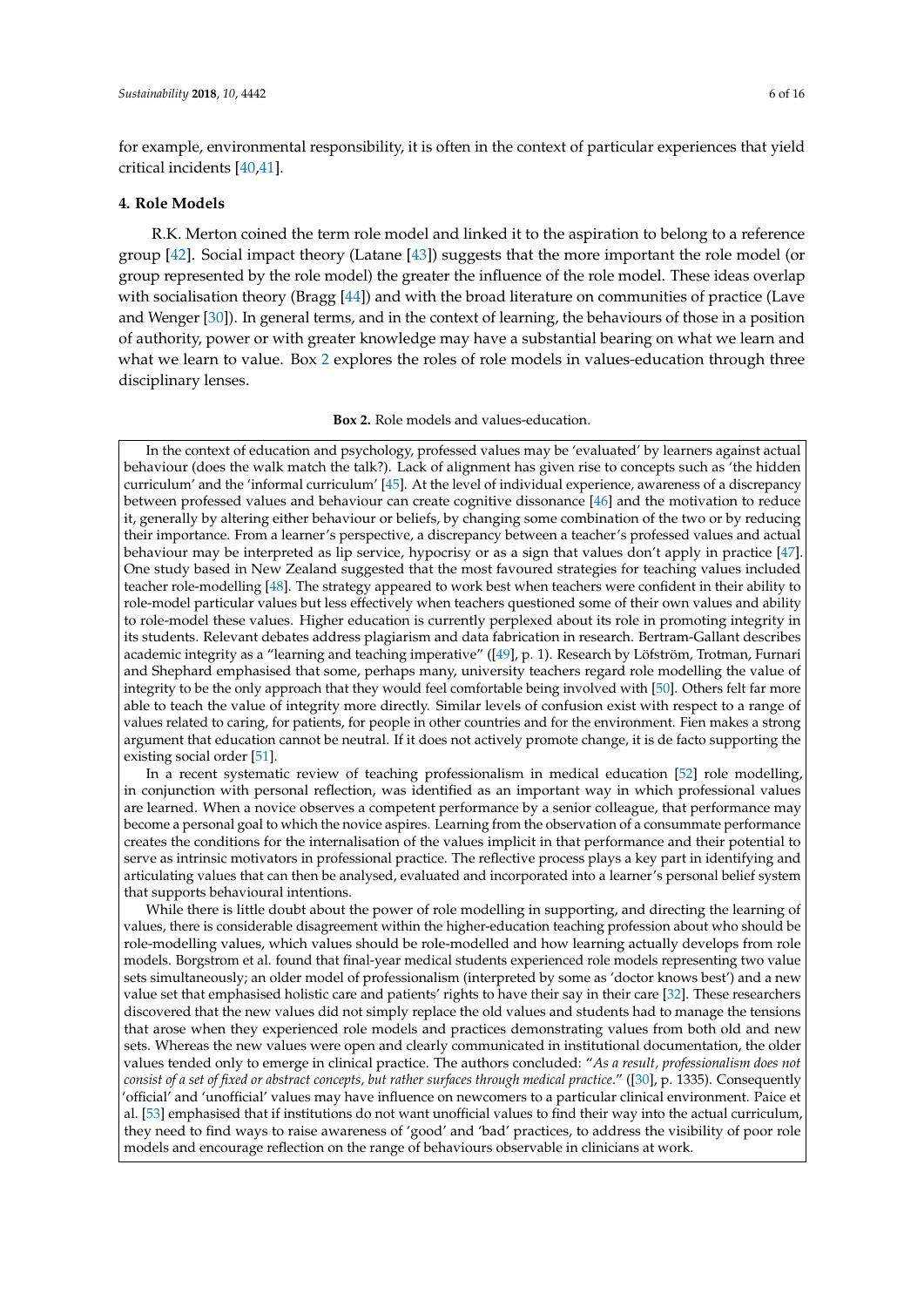The literature included in Box [2](#page-5-0) suggests that much depends on which particular values are being modelled. Shephard [\[3\]](#page-12-1), for example, suggests that most of his academic colleagues do not plagiarise or fabricate research data and that where they teach professional values such as honesty, integrity and respect within professional schools, they role model these same professional values themselves. These values are widely accepted and role modelled by most professionals outside of academia so that when graduates leave the institution these values are reinforced. Problems arise when professions change their values (as described by Borgstrom et al. [\[30\]](#page-13-3)), when university teachers profess values that they do not share themselves, such as, in some cases, sustainability values, or when graduates move from universities to wider society and discover that the values taught in the university are not shared more widely [\[3\]](#page-12-1).

## **5. Assessment and Evaluation**

At some point any reasonable discussion about values-education must address concepts described variously as assessment and evaluation. [In most countries where the authors have resided and researched, assessment relates to individual learners and generally results in some form of numerical or alphabetical score or ranking applied to these individuals. Evaluation is then a broader concept relating primarily to the educational institution, or programme or particular teachers, and tends to ask questions about the nature of the educational process involved rather than about the achievements of the individual learners involved. The two terms are used in different ways in some countries.] Whatever we are educating for, including education for particular values, we will be interested, as educators, in the extent to which our educational efforts have resulted in learning. Box [3](#page-7-0) explores assessment and evaluation in values-education through three disciplinary lenses.

#### **Box 3.** Assessment, evaluation and values-education.

Within the discipline of education, teachers are likely to agree that assessment and evaluation in the context of values-education is more challenging than it is for education focused on cognitive skills. Values are often viewed by those being educated as personal rather than as public and by educators (in the context of teaching them) as something to be avoided, along with accusations of indoctrination [\[12\]](#page-12-9). And as described in previous sections of this article, it is not always easy to ascertain when values are actually being learned and whether those values being learned are the same as those values intended to be taught by the teachers concerned. Bloom, Hastings and Madaus do not underestimate the challenges involved in assessing learning in the affective domain but do provide teachers with research-based advice on how to do it, with particular reference to an emphasis on learners progressing up the domain's hierarchy [\[11\]](#page-12-8). Teachers' observations and subjective judgment provide the mainstay of assessments on lower steps in the hierarchy (confirming for example that students are prepared to listen, or to respond, in given circumstances). Further up the hierarchy more objective assessment generally requires students to respond directly. Attitude surveys provide important contributions to assessment of the values and attitudes held by students but come with the difficulty that, in effect, students are self-assessing. Self-assessment is identified as particularly problematic when the values being assessed are in some senses sensitive for those concerned. Acquisition of many of the values being considered here, and with respect to qualifications, grades and future employability, ensure that much within this discourse is 'sensitive'. Bloom et al. [\[11\]](#page-12-8) recommend that attitude surveys can be used in these circumstances if students are anonymous in the process and where the assessment is with respect to the cohort rather than to the individual. There is an expanding body of research encouraging anonymity in assessment in situations involving sensitive questions [\[54\]](#page-14-0), subjectivity and halo bias [\[55\]](#page-14-1) and social-desirability response-bias [\[56\]](#page-14-2).

Much of the previous paragraphs address what learners might choose to do with the knowledge and skills that they learn. In this context, knowledge and skills are cognitive, while learner choice is moderated by affective, emotional characteristics of the learner, perhaps in combination with other factors (as predicted for example, by the theory of planned behaviour [\[27\]](#page-13-0)). The discipline of psychology has of course contributed to all of these ideas in some ways, but is also responsible for other ideas about what motivates learners to act on what they learn. Conation is a term no longer widely used in psychology, but essentially and usefully addresses how learners learn to be motivated to act, and how teachers can teach motivation. Snow and Jackson helpfully described how conative constructs could be assessed or evaluated [\[57\]](#page-14-3).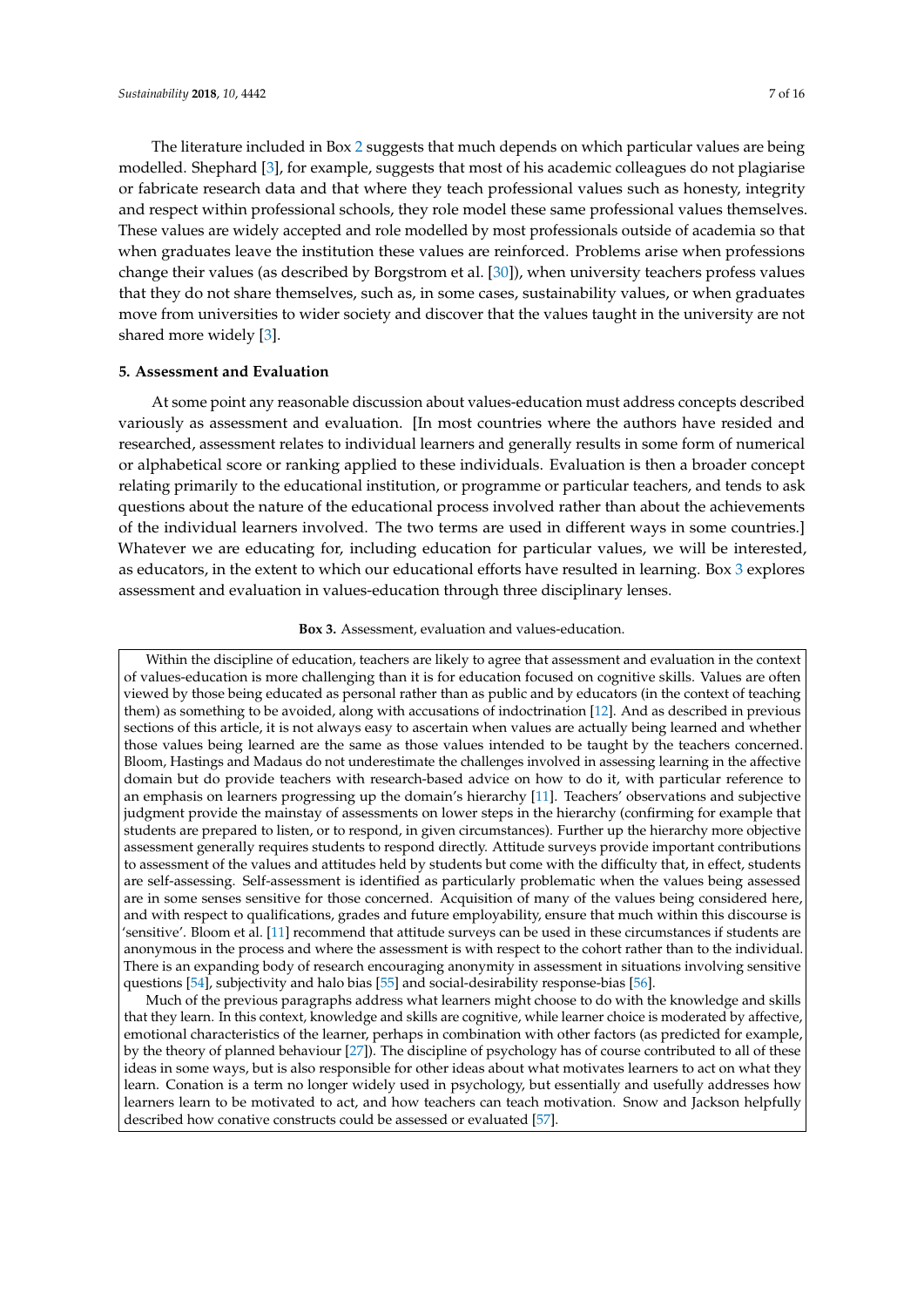#### **Box 3.** *Cont.*

<span id="page-7-0"></span>Assessment, or evaluation, of the attainment of identified values is practised in much of professional education. Our teachers, lawyers and medical practitioners all identify particular values as outcomes of professional education and make considerable effort to assess or evaluate their attainment. Also, although historically many professions have developed lists of values, nowadays it is more common for professional groups to specify the kinds of behaviours that stem from particular value-bases [\[3\]](#page-12-1). One approach widely used by medical schools to assess individual behaviours is the OSCE (Objective Structured Clinical Examination) where, typically, students are exposed to actors pretending to be patients, and university teachers, as assessors, watch and listen as the student performs the required tasks. As assessors, and as knowledgeable educators, of course, we are concerned to separate a student's ability (based on a sound knowledge base) to demonstrate a required behaviour, from that student's deep-seated values-based disposition to perform in that particular way in future. As suggested by Bleakley (2011), for example, "*In focusing all of our resources upon finer and finer detail in the psychometrics of the OSCE, we have forgotten that the OSCE can be seen as a piece of theater in which roles are scripted. We can then analyze the OSCE sociologically for its performative, rather than psychometric, dimensions and this reveals some uncomfortable possibilities, such as medical students 'faking it'.*" [\[58\]](#page-14-4) (p. 231). As with so much in education when we are exploring the details of learning, we need to ask in detail what types of learning are involved. If as educators we are happy that having the knowledge to do something and the skills to do it is enough, then observing the fact that the student is actually able to do it is also enough. Whether or not it is important that medical students may or may not be faking it does depend on the fine detail of the learning required.

Professional educators are, of course, not naive to these possibilities. Many professions have been confronted by society's objections to rogue professionals who have passed all of their professional examinations but subsequently exhibited un-professional behaviours (see for example, the analysis by Jones, McCullough, and Richman, on who should be held responsible for doctors who behave unethically [\[59\]](#page-14-5)). Professional educators use a diversity of approaches to filter potential wrongdoers out of the system before they graduate, but the difficulties associated with formally assessing, or examining, affective outcomes do produce challenges and likely result in a focus on subjective, rather than objective assessment [\[60,](#page-14-6)[61\]](#page-14-7). Letters of reference, provided by university teachers to graduates' prospective employers, have historically provided one means whereby subjective judgement has influenced a graduate's employability [\[60\]](#page-14-6). There is an expanding literature on clarifying the nature of, and developing ways to assess, the affective elements of professional competence in learning areas such as caring and respect [\[62\]](#page-14-8), corporate and social responsibility [\[63](#page-14-9)[,64\]](#page-14-10) and environmental attitude [\[65\]](#page-14-11).

The literature included in Box [3](#page-7-0) suggests that although values, attitudes and behaviours are of great interest to higher education, they are challenging to assess or to evaluate the attainment of. With so much invested in teaching values, through situated and experiential learning in particular, and through the judicious involvement of role models, it must seem strange to those outside of higher education that so much learning in this field is aspirational, rather than assessed, or evaluated.

## **6. Critical Insights into Values Education**

We move on from our previous sections, therefore, in some disarray. Clearly experiential learning opportunities impact on the affective characteristics of learners, and clearly role models are influential in this regard, but there is considerable disagreement within the higher education teaching profession about who should be teaching values, which values should be taught, and about how learning should be supported, assessed and evaluated. Although the paragraphs above, in general, promote the idea that learning in higher education can contribute to values-education in the context of social good, it is also the situation that some academics wish to teach values that are not necessarily endorsed by their colleagues, departments or institutions (see for example [\[66\]](#page-14-12) in the context of sustainability). There is, in particular, an expanding discourse on the hidden curriculum that suggests that some academics may teach values without realising it, or deliberately hide the values that they hold dear (and therefore teach) but that may not be seen as acceptable by their peers [\[3\]](#page-12-1).

An influential article published in Nature in 2014 [\[67\]](#page-14-13) suggested that science students in higher education might become progressively less interested in the social implications of their science as they progress through their studies. It may be that the experiences gained by students during their studies, situated within the context of current science-based higher education, and of the visible and hidden curriculum, contribute to a range of relatively negative values with respect, for example, to social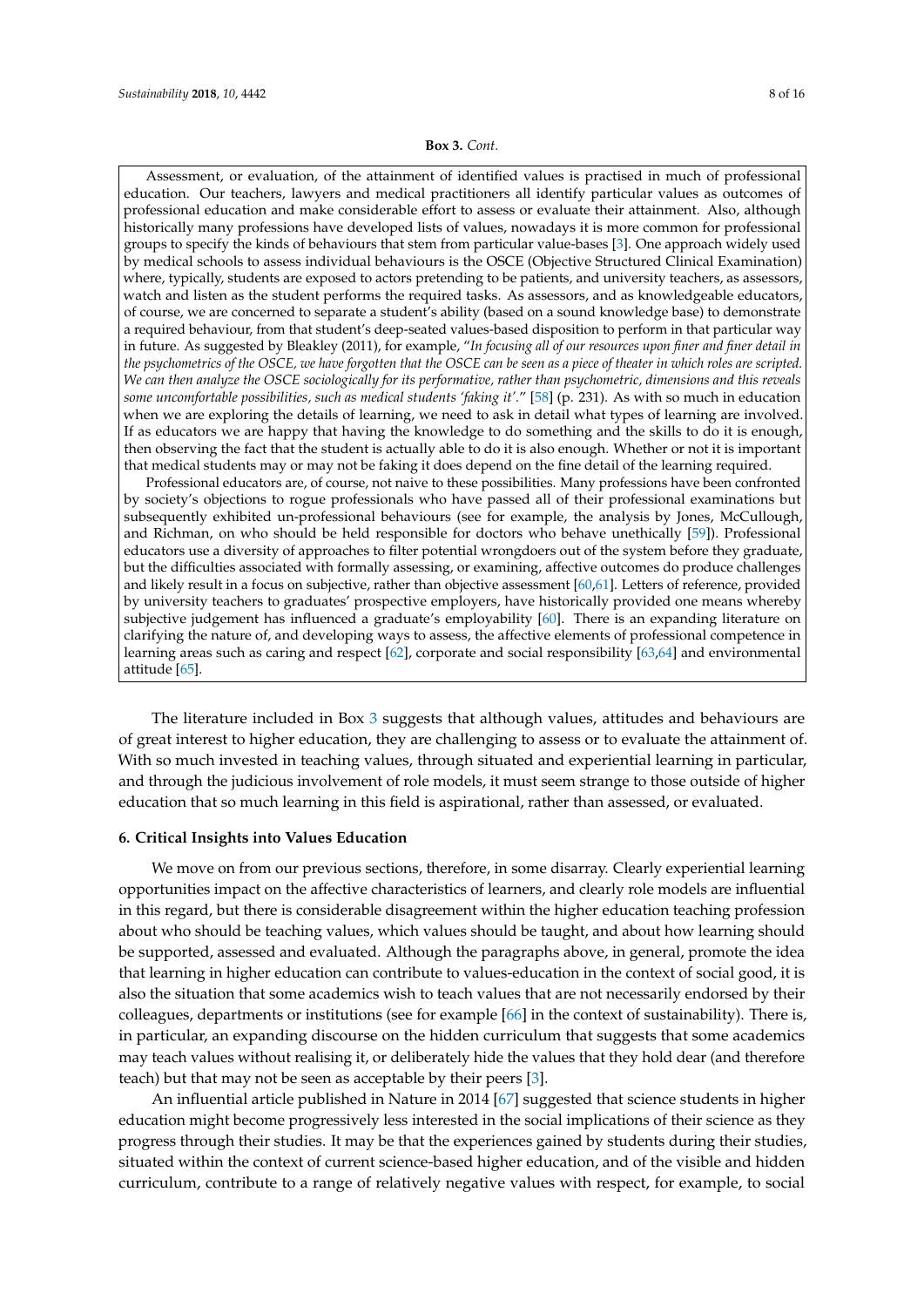and environmental responsibility. The idea is not new. Berberet (1989), for example, suggested that education has played a key role in perpetuating unsustainable environmental practices: "*Not only has education uncritically accepted the association of progress and the unfettered growth economy, it has trained the engineers and managers, performed the research, and developed the technologies which in aggregate have had such a devastating impact on the environment.*" (cited by Fein 1993 [\[68\]](#page-14-14), pp. 4–5). Even within the domains of professional education, where professional values are identified and fostered and their acquisition assessed (or evaluated), there remains doubt about higher education's ability to ensure that graduating professionals actually have these values; or rather can, in a lesser way, behave as if they have. In some respects, therefore, the enterprise of values-education in higher education may have lacked critical insight and indeed may be inherently flawed.

# **7. Critical Thinking**

One higher education outcome that appears to be universally valued is critical thinking (variously defined and modelled also as, for example, critical reflection). Most definitions of critical thinking emphasise that although it is often described, and conceptualised, as a skill or ability, it is itself inherently values-based. Edward M. Glaser (1941), for example and at an early stage in the development of the concept, proposed that the ability to think critically involves an attitude of being disposed to consider in a thoughtful way the problems and subjects that come within the range of one's experiences, knowledge of methods of logical enquiry and reasoning, and some skill in applying those methods [\[69\]](#page-14-15). More recently Scriven and Paul (1987) suggested (with clear linkages between cognitiveand affective-domain learning) that "*Critical thinking is the intellectually disciplined process of actively and skilfully conceptualizing, applying, analyzing, synthesizing, and/or evaluating information gathered from, or generated by, observation, experience, reflection, reasoning, or communication, as a guide to belief and action. In its exemplary form, it is based on universal intellectual values that transcend subject matter divisions: clarity, accuracy, precision, consistency, relevance, sound evidence, good reasons, depth, breadth, and fairness."* [\[70\]](#page-14-16). This broad range of 'universal intellectual values' is nowadays finding its way into the pedagogy of higher education, with effort underway to promote its teaching, support and assessment [\[71](#page-14-17)[,72\]](#page-14-18). Box [4](#page-10-0) explores critical thinking in values-education through three disciplinary lenses.

#### **Box 4.** Critical thinking and values-education.

The quest for critical thinking is associated with many levels and places of education, from primary schools to universities. For some it is an automatic extension to the idea that learning needs to be about more than information and knowledge, but should lead to higher-level cognitive skills and indeed to critically inspired behaviours. For Barnett [\[73\]](#page-14-19) criticality has three forms: reason, reflection and action. 'Critical reason' is oriented towards formal knowledge, 'critical self reflection' is directed at the person and 'critical action' involves engagement of the person with the world. More generally, skills in critical thinking and critical reflection are commonly encountered but often poorly defined intended-outcomes from education. One attribute that underpins many of these ideas relates to an ability to analyse and reflect on the assumptions that underpin a particular aspect of thinking. Mezirow proposed three forms of reflection; content, process and premise, with the latter involving the highest degree of criticality [\[15\]](#page-12-12). Using this tripartite model highlights the role of assumptions, preconceptions and values that we bring to any situation or event upon which we reflect (by choice or otherwise).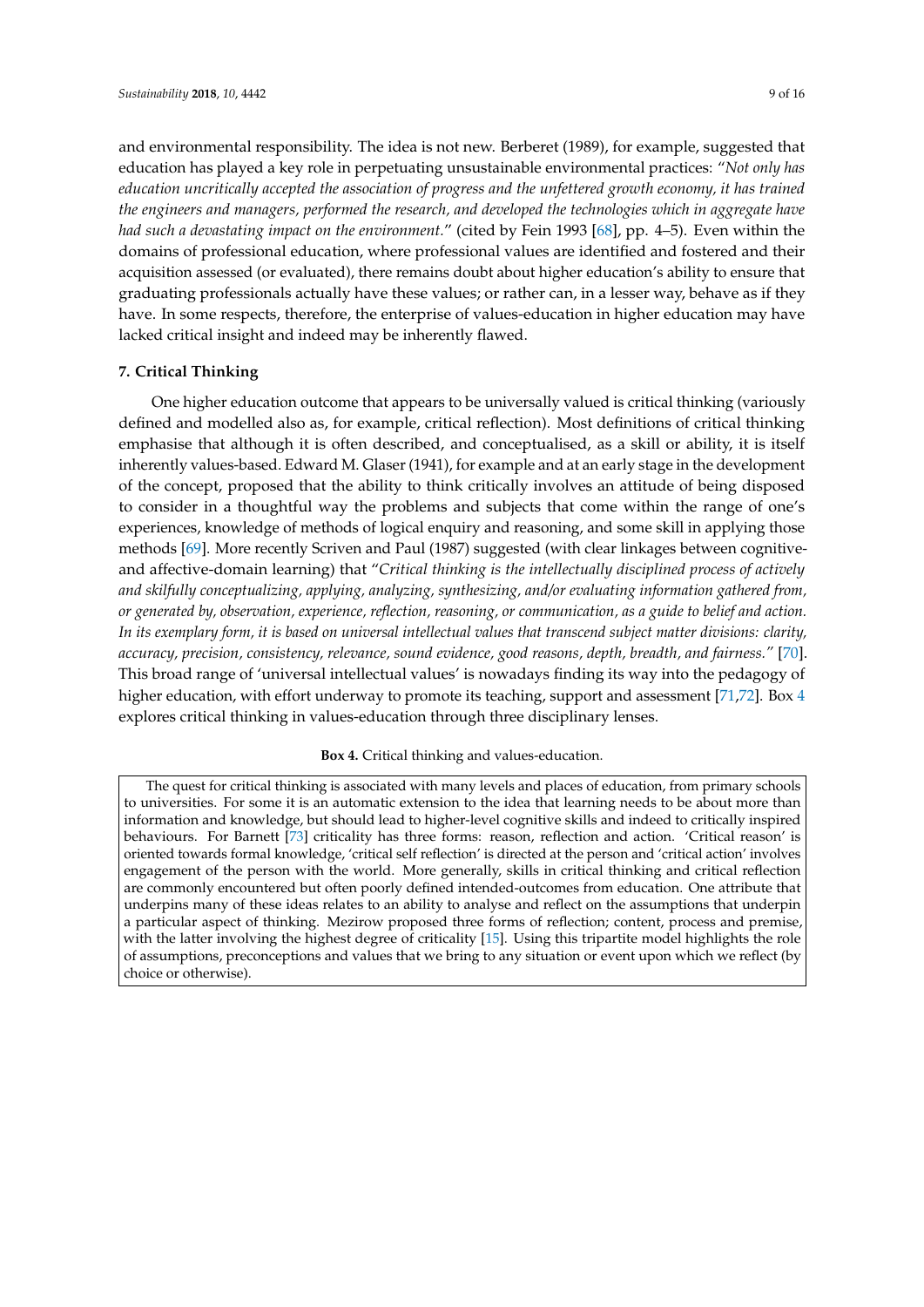#### **Box 4.** *Cont.*

Critical reflection may be a special form of critical thinking, associated with processes of critically thinking about a particular experience. In an educational sense, critical reflection is what we encourage our students to do after they've had a potentially important experience. But as with critical thinking, we may need to teach students how to do it. Ash and Clayton situate critical reflection within the broad educational domain of experiential learning [\[71\]](#page-14-17). In Ash and Clayton's model, the critical reflection processes emerge as desired learning outcomes that can be planned for by university teachers. Critical reflection, identified in this way, becomes an intended outcome in its own right and a pathway to more complex learning outcomes. An important element of this form of experiential learning is that learners are exposed to experiences, such as during community engagement incorporating service learning, volunteering and some forms of overseas experience, as these experiences generally provide anti-foundational aspects of learning on which reflection can occur. Dewey emphasised that thoughtful deliberation required situations where learners had to "*endure suspense and to undergo the trouble of searching* . . . *to sustain and protract [a] state of doubt*" ([\[19\]](#page-12-16), p. 16) to become a thoughtful and educated citizen and these anti-foundational ideas have come to be seen as underpinning critical reflection. In addition, it appears likely that the nature of learning often sought in, for example service learning, is values-based. Shephard suggested that "*Those who propose and support service learning hope that their students will not only learn about, for example, the struggles of disadvantaged citizens, but also develop values, attitudes and dispositions that may in the future help them, as citizens or leaders, to do something about them. There is an inherent interplay between educational approaches that focus on experience, higher order cognitive learning, the development of critical reflection skills, and affect.*" ([\[3\]](#page-12-1), p. 77).

From an educational perspective, processes of critical thinking may be essentially generic processes Analysing the assumptions that belong to one sphere of interest may involve detailed knowledge of that area, but the processes involved in the analysis may be common to other areas as well. As many of the mental attributes related to critical thinking are probably blind to the problem at hand, the immense body of knowledge and interest in problem-based learning, for example, may help us to understand how to build critical thinking skills. Critical thinking involves (on the cognitive side) analysis (of arguments), application (in the use of inductive and deductive reasoning), creativity (or synthesis, in solving problems) and evaluation (in making judgements). And on the affective side, critically thinking learners are characterised by a wide range of dispositions, attitudes or habits of mind such as being open- and fair-minded. For example, Facione [\[74](#page-14-20)[,75\]](#page-14-21) asserts that critical thinkers need to be willing to reconsider. Perkins, Jay and Tishman subdivide dispositions themselves, including the disposition to open-minded thinking, into abilities, sensitivities and inclinations [\[76\]](#page-14-22). Critical thinking is not necessarily easy or habitual. It takes effort. On how to teach critical thinking, Lai (2011) summarises; "*If teachers are to be successful in encouraging the development of critical thinking skills, explicit instruction in critical thinking needs to be included in the curriculum, whether that instruction occurs as a stand-alone course, is infused into the subject matter content, or both*" ([\[77\]](#page-14-23), p. 43). Some researchers (such as Gokhale, [\[78\]](#page-14-24)) emphasise the advantages of collaborative learning, stressing the important contribution that social interactions have for cognitive, and affective, development; drawing heavily on the ideas of Piaget and Vygotsky, but linking also with Krathwohl et al.'s assertions about the need for learners to listen, and to respond, and to practice their value judgements, generally in social settings, and to progress up the affective learning hierarchy with respect to the learning task at hand.

Arguably the discipline of psychology is itself a product of critical thinking in that it consists of forms of inquiry into human thought and behaviour that attempt to analyse and evaluate the origins of these phenomena. Different schools of psychology have approached the task in different ways (e.g., structuralism, behaviourism, humanism) but all make use of processes such as analysis, synthesis and evaluation. A critical disposition seems to be fundamental to most psychological theorising and practice. Research in experimental psychology, for example, has revealed that learning and remembering are not simple outputs from simple inputs. Perception is not a simple representation of an external reality but is influenced by past experiences and future expectations in making sense of the perceived world. Our understanding of phenomena such as social conformity and cognitive biases and processes such as subjective validation and selective attention has grown out of the critical analysis of human thought and behaviour and its investigation by psychologists using experimental methods in controlled, laboratory conditions. Our impression is that relatively few tertiary level psychology courses teach criticality explicitly but critical thinking is frequently encouraged and practised, particularly in the context of methodologies used in psychological research [\[79](#page-14-25)[–81\]](#page-15-0).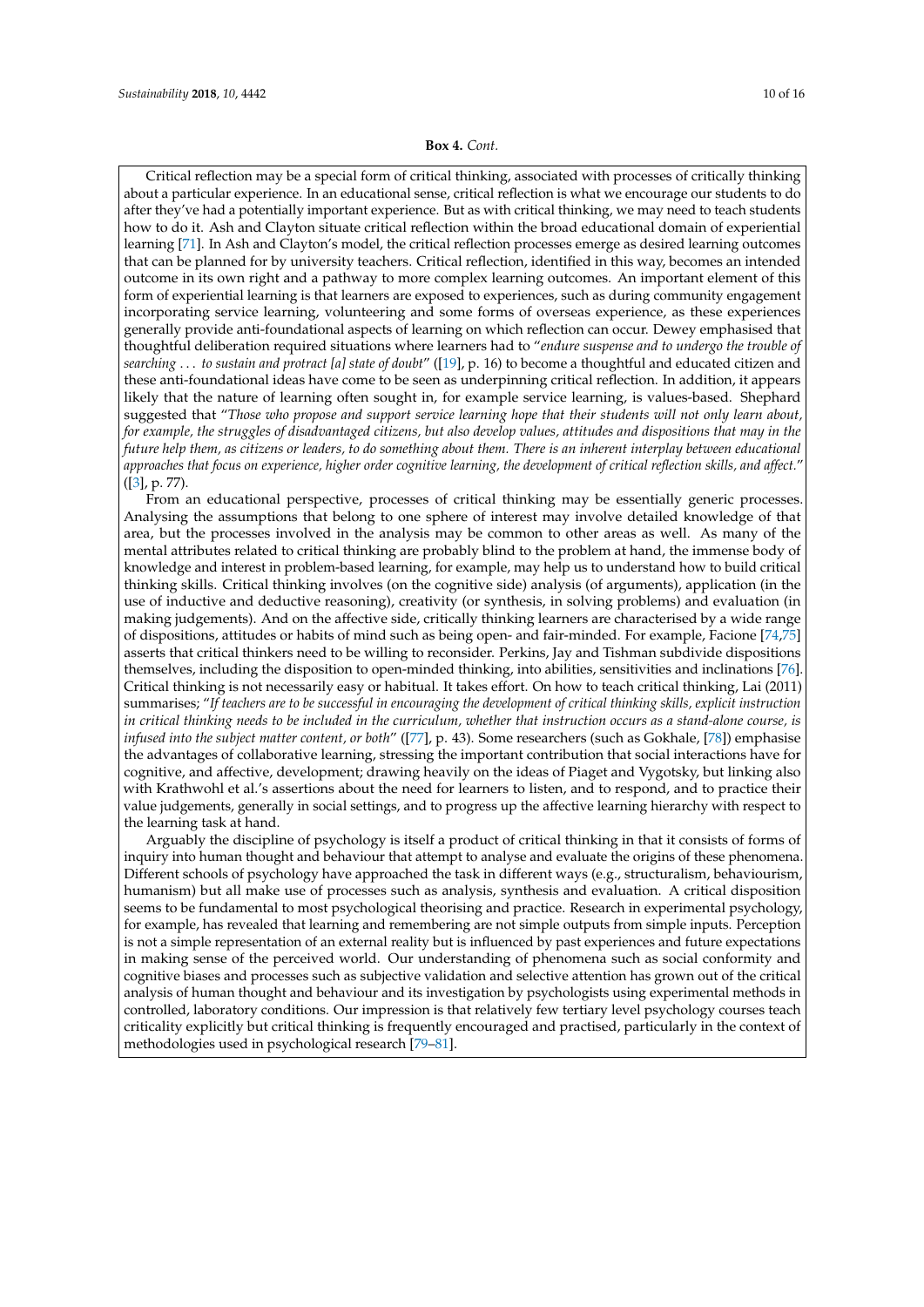### **Box 4.** *Cont.*

<span id="page-10-0"></span>Critical thinking and reflection also appear to be essential elements of many professions and are emphasized in professional education [\[52,](#page-13-23)[82\]](#page-15-1). The use of TPERs (Thought Provoking Episode Reports) or critical incident reports is common for these purposes and designed to promote a disposition towards critical reflection. It is widely reported that briefing and de-briefing experiences (such as those provided by feedback and feed-forward teaching and mentoring approaches) are important to developing professional attributes (see, for example, [\[6\]](#page-12-4)) and an essential contribution to developing critical thinking skills [\[52\]](#page-13-23). A common finding from reflective exercises following practical experience, in the health professions for example, is that students question their career choice and professional identity as they compare practice with either their own ideals or the values espoused by the organisation housing the practice. With reference to the practitioner, and identity, Dalla' Alba and Barnacle suggests "*This 'who' is not reducible to skill, quality or capability. It is an orientation—a way of being-in-the world as available to uncertainty and unpredictability* . . . *know-how in professional practice needs to extend beyond knowledge and skills to who we are, as professionals.*" ([\[33\]](#page-13-5), p. 1462).

All three of our disciplinary lenses, of education, psychology and professional education, suggest that critical thinking and reflection are themselves closely connected to values and affect. A critical disposition is itself a necessary prerequisite for critical thinking, and the act of critical thinking guides the beliefs and actions of those who possess these faculties (noting that in professional education, the term 'professional identity' is most likely to be used to address beliefs and actions). With respect to the general concept of values-education, it is possible that conventional educational practices, in particular through exposure to role models, do form the basis for the effective learning of values. The inclusion of criticality here has a particular function and one that is most apparent at the level of higher education. How are learners to identify which values to learn, from the diversity of educational experiences and of exposure to role models? As educators, we assume that students will not acquire values uncritically. As educators, our challenge is to understand not only the processes by which critically thinking learners use their skills to decide on the values important to them, but also the processes by which learners learn their disposition to think critically.

In this regard there is a sense in which the value-base of critical thinking is antithetical to the teaching of those values in and by higher education that are designed to lead to particular behaviours. Critical thinking, as described by Scriven and Paul, and as conceptualised by many others, provides each learner with his or her own 'guide to belief and action'. Institutional and professional bodies that demand that students graduate with particular manifestations of 'respect' or 'appreciation' or 'commitment' are in this sense denying the students' values-based application of *clarity, accuracy, precision, consistency, relevance, sound evidence, good reasons, depth, breadth, and fairness* to reach their own conclusions about what they will respect, appreciate or show commitment to.

#### **8. Discussion**

Values-education has strong bases of understanding in the disciplines of education, psychology and professional education. It also underpins the ethos of learning and teaching, and of community engagement, within the broad context of universities acting for the 'good of society'. It is possible that aspects of values-education are increasingly expected by societies as they confront unprecedented 21st century social and environmental calamities.

And yet simultaneously, higher education appears to embrace criticality as product of higher education and as a tool for education. Assuming that critical thinking is indeed centred on one or more value-based dispositions, and that higher education, in general, wishes to support learners to develop a critical disposition, it seems essentially illogical for higher education to undertake any other form of values-education that does not directly support critical thinking. Critical thinkers will use their own critical dispositions and skills to develop their own values to guide their own beliefs and to take responsibility for their own actions. In the process they will challenge the values provided to them by their upbringing and by their education.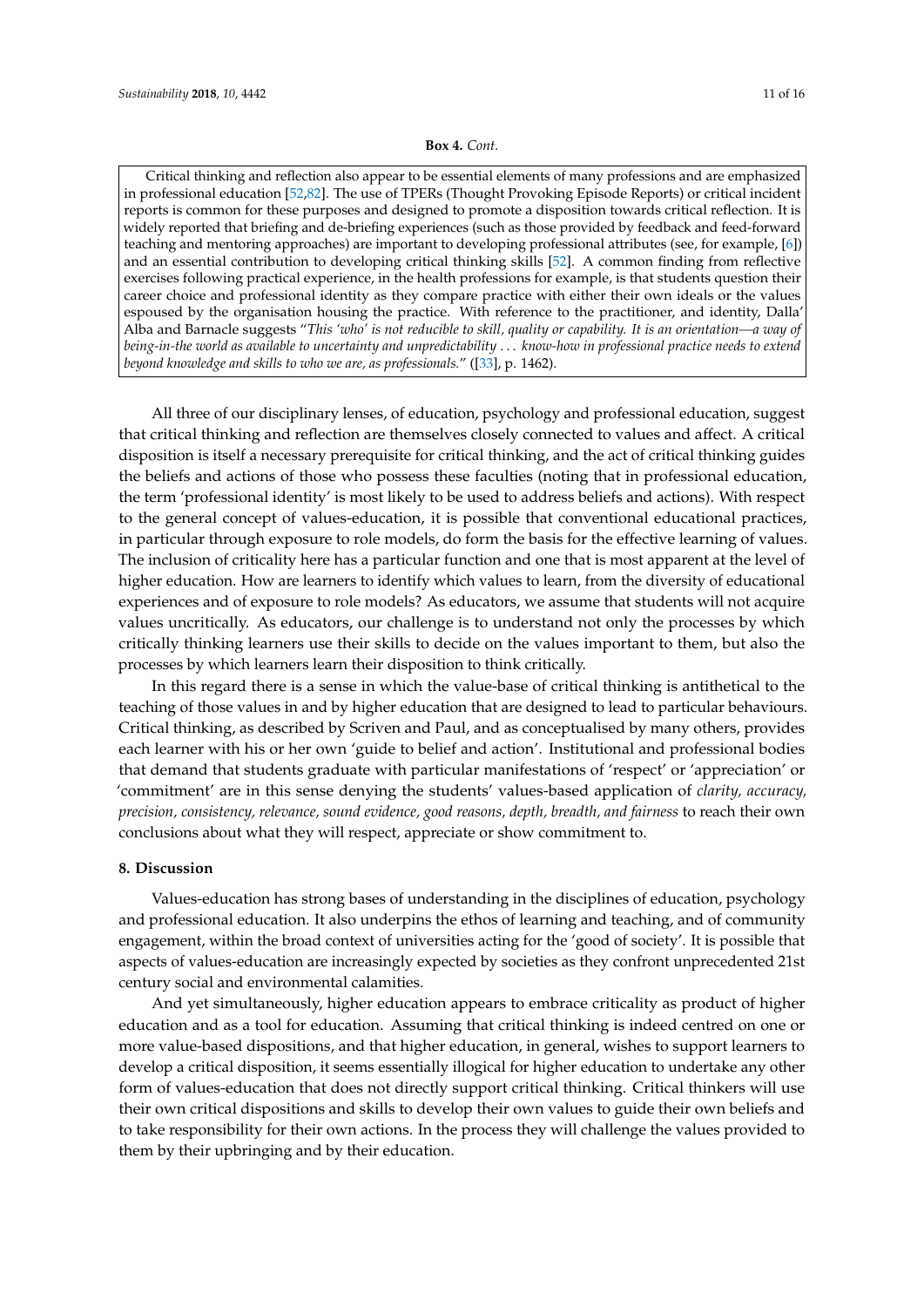This analysis suggests that higher education confronts a fundamental tension. Institutionally endorsed values-education designed to direct learners towards particular ways of thinking, and towards particular values-based behaviours, appears both inappropriate, if implemented alongside education for critical thinking, and wasteful of effort. Indeed, values-education not targeted at critical thinking may only be compatible with a higher education that does not itself value critical thinking. We explore this tension in a brief discussion between a professor and her student.

*Student to Professor; "So what you are saying is that you expect me to develop a critical disposition that will guide my own beliefs and behaviours; but that actually you don't trust me to do this, so instead you insist that I adopt this long list of your values, that will guide my behaviours if my own learning points me in the wrong direction."*

*Professor to Student; "Put like that it doesn't appear to be particularly sensible."*

On the contrary, and in defence of our struggling professor, our analysis suggests that if higher education does decide to endorse only that part of values-education designed to support students to develop their own critical disposition, it need not be disinterested in the values that its academics teach or in other respects display, or in the additional values that its students develop. This analysis encourages higher education to be responsible for the cognitive and affective support likely to develop a learner's critical disposition, and for exposing these same learners to bodies of knowledge and to role models and experiences upon which their critical skills and values can be practised.

*Professor to Student; "So, we would rather say that as educators, we shall do our best to provide you with experiences that will help you to develop a critical disposition. On the way we can be clear, and critical, about the values that we value, and that broader society and the professions value; but we hope that you will use your own developing critical faculties to decide if we actually use these in our professional practice, or merely profess to do so, and to decide what you value."*

Monitoring the affective values and attitudes of cohorts of students on their learning journey is not incompatible with these responsibilities and may help institutions to understand if their provisions in these regards are sufficient. Assessing the values of individual students may not be compatible with these same responsibilities. Similarly, accepting and celebrating the affective diversity of its academic staff, and local communities, may be the best way to ensure that students are exposed to role models and experiences upon which students' critical skills and values can be practised.

*Professor to Student; "Although we are really interested in what you learn, and will do our best to monitor your progress, what you actually learn in higher education, and learn to value, is very much up to you."*

A higher education institution that values critical thinking, in this analysis, should celebrate the diversity of values that its students are exposed to, as long as sufficient emphasis is placed on values-education for critical thinking, and sufficient monitoring is in place to ensure that this fundamental mission of higher education is on track. This analysis emphasises a pressing need for higher education to develop sound protocols for teaching and for monitoring the development of students' dispositions to think critically.

**Author Contributions:** Authors contributed equally to this review article.

**Funding:** This research received no external funding.

**Conflicts of Interest:** Authors report no conflicts of interest.

# **References**

<span id="page-11-0"></span>1. Association of University Leaders for a Sustainable Future. *The Talloires Declaration 10 Point Action Plan*; Updated Version; Association of University Leaders for a Sustainable Future: Wayland, MD, USA, 1994.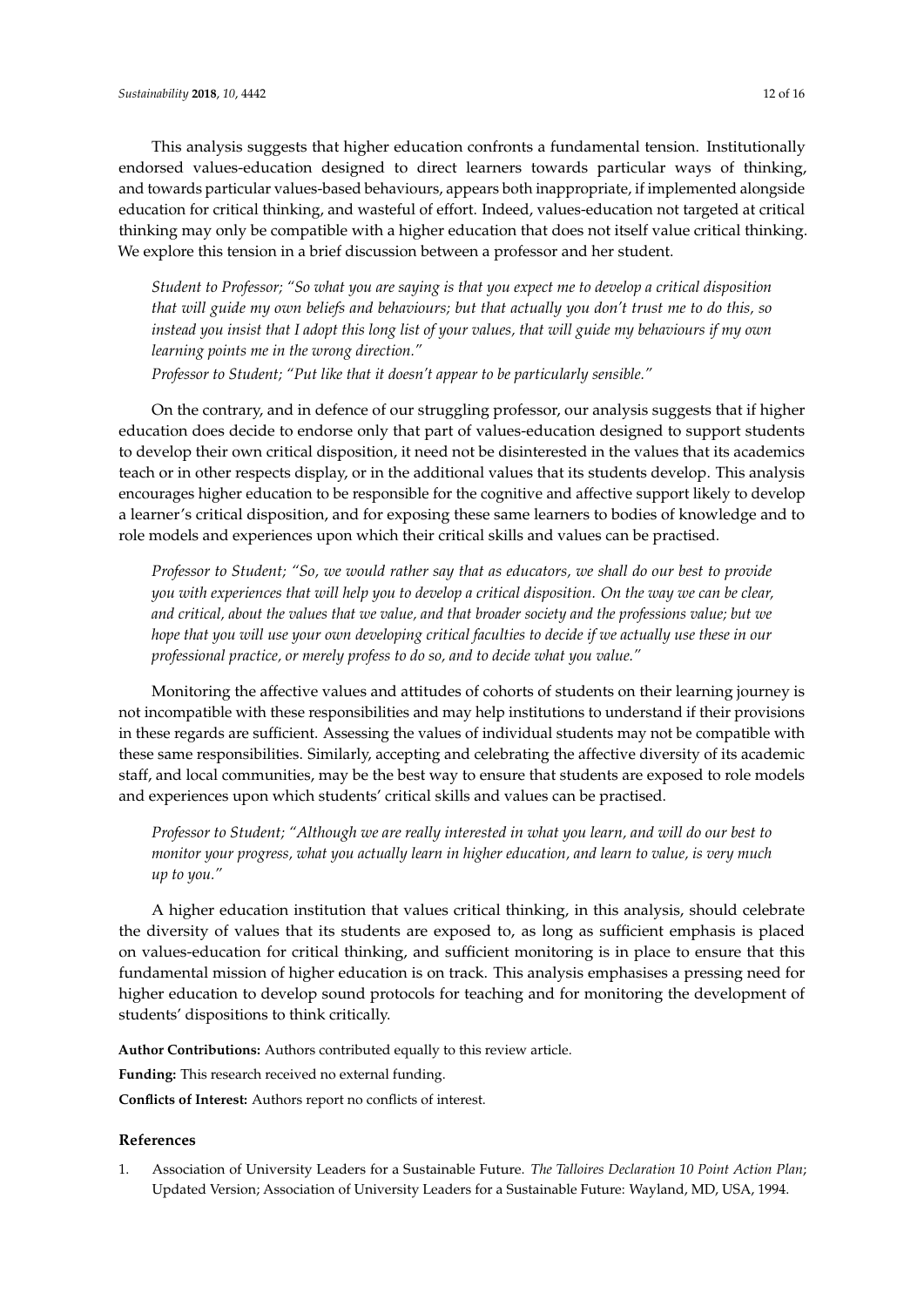- <span id="page-12-0"></span>2. Shephard, K. *Higher Education for Sustainable Development*; Palgrave Macmillan UK: London, UK, 2015; ISBN 978-1-349-56263-3.
- <span id="page-12-1"></span>3. Shephard, K.; Kim, B. Tess Guiney Researching the Professional-Development Needs of Community-Engaged Scholars in a New Zealand University. *Sustainability* **2017**, *9*, 1249. [\[CrossRef\]](http://dx.doi.org/10.3390/su9071249)
- <span id="page-12-2"></span>4. Jones, D.G.; Galvin, K.; Woodhouse, D. *Universities as Critic and Conscience of Society: The Role of Academic Freedom*; New Zealand Universities Academic Audit Unit: Wellington, New Zealand, 2000.
- <span id="page-12-3"></span>5. Akerlind, G.S.; Kayrooz, C. Understanding Academic Freedom: The views of social scientists. *High. Educ. Res. Dev.* **2003**, *22*, 327–344. [\[CrossRef\]](http://dx.doi.org/10.1080/0729436032000145176)
- <span id="page-12-4"></span>6. Wilkinson, T.J.; Tweed, M.J.; Egan, T.G.; Ali, A.N.; McKenzie, J.M.; Moore, M.; Rudland, J.R. Joining the dots: Conditional pass and programmatic assessment enhances recognition of problems with professionalism and factors hampering student progress. *BMC Med. Educ.* **2011**, *11*, 29. [\[CrossRef\]](http://dx.doi.org/10.1186/1472-6920-11-29) [\[PubMed\]](http://www.ncbi.nlm.nih.gov/pubmed/21649925)
- <span id="page-12-5"></span>7. Association of American Colleges & Universities. *Character Traits Associated with the Five Dimensions of Personal and Social Responsibility*; Association of American Colleges & Universities: Washington, DC, USA, 2017.
- <span id="page-12-6"></span>8. Williams, J. A critical exploration of changing definitions of public good in relation to higher education. *Stud. High. Educ.* **2016**, *41*, 619–630. [\[CrossRef\]](http://dx.doi.org/10.1080/03075079.2014.942270)
- <span id="page-12-7"></span>9. Bunce, L.; Baird, A.; Jones, S.E. The student-as-consumer approach in higher education and its effects on academic performance. *Stud. High. Educ.* **2016**, 1–21. [\[CrossRef\]](http://dx.doi.org/10.1080/03075079.2015.1127908)
- 10. Tomlinson, M. Student perceptions of themselves as 'consumers' of higher education. *Br. J. Sociol. Educ.* **2016**, 1–15. [\[CrossRef\]](http://dx.doi.org/10.1080/01425692.2015.1113856)
- <span id="page-12-8"></span>11. Molesworth, M.; Nixon, E.; Scullion, R. Having, being and higher education: The marketisation of the university and the transformation of the student into consumer. *Teach. High. Educ.* **2009**, *14*, 277–287. [\[CrossRef\]](http://dx.doi.org/10.1080/13562510902898841)
- <span id="page-12-9"></span>12. Bloom, B.S.; Hastings, J.T.; Madaus, G.F. *Handbook on the Formative and Summative Evaluation of Student Learning*; McGraw-Hill: New York, NY, USA, 1971.
- <span id="page-12-10"></span>13. Fish, S. *Save the World on Your Own Time*; Oxford University Press: Oxford, UK; New York, NY, USA, 2008; ISBN 978-0-19-536902-1.
- <span id="page-12-11"></span>14. Jickling, B. Losing traction and the art of slip-sliding away: Or, getting over education for sustainable development. *J. Environ. Educ.* **2016**, *47*, 128–138. [\[CrossRef\]](http://dx.doi.org/10.1080/00958964.2015.1080653)
- <span id="page-12-12"></span>15. Mezirow, J. *Transformative Learning in Practice: Insights from Community, Workplace, and Higher Education*, 1st ed.; Jossey-Bass: San Francisco, CA, USA, 2009; ISBN 978-0-470-25790-6.
- <span id="page-12-13"></span>16. McHoul, A.W.; Grace, W. *A Foucault Primer: Discourse, Power, and the Subject*; NY University Press: New York, NY, USA, 1993.
- <span id="page-12-14"></span>17. Newman, J.H. *The Idea of a University: Defined and Illustrated*; Longmans, Green and Co.: London, UK, 1907.
- <span id="page-12-15"></span>18. Grant, M.J.; Booth, A. A typology of reviews: An analysis of 14 review types and associated methodologies: A typology of reviews. *Health Inf. Libr. J.* **2009**, *26*, 91–108. [\[CrossRef\]](http://dx.doi.org/10.1111/j.1471-1842.2009.00848.x) [\[PubMed\]](http://www.ncbi.nlm.nih.gov/pubmed/19490148)
- <span id="page-12-16"></span>19. Dewey, J. *How We Think*; Heath: Boston, MA, USA, 1910.
- <span id="page-12-17"></span>20. Chaiklin, S. The Zone of Proximal Development in Vygotsky's analysis of learning and instruction. In *Vygotsky's Educational Theory and Practice in Cultural Context*; Cambridge University: Cambridge, UK, 2003; pp. 39–64.
- <span id="page-12-18"></span>21. Kolb, D. *Experiential Learning as the Science of Learning and Development*; Prentice Hall: Englewood Cliffs, NJ, USA, 1984.
- <span id="page-12-19"></span>22. Schön, D.A. *The Reflective Practitioner: How Professionals Think in Action; Basic Books: New York, NY, USA,* 1983; ISBN 978-0-465-06874-6.
- <span id="page-12-20"></span>23. Krathwohl, D.; Bloom, B.; Masia, B. *Taxonomy of Educational Objectives, Handbook II: The Affective Domain*; David McKay Co.: New York, NY, USA, 1988.
- <span id="page-12-21"></span>24. Scriven, M. *Student Values as Educational Objectives*; Social Science Education Consortium, Inc.: Boulder, CO, USA, 1966.
- <span id="page-12-22"></span>25. Shephard, K. Higher education for sustainability: Seeking affective learning outcomes. *Int. J. Sustain. High. Educ.* **2008**, *9*, 87–98. [\[CrossRef\]](http://dx.doi.org/10.1108/14676370810842201)
- <span id="page-12-23"></span>26. Gable, R.K.; Wolf, M.B. *Instrument Development in the Affective Domain*; Springer: Dordrecht, The Netherland, 1993; ISBN 978-94-010-4614-5.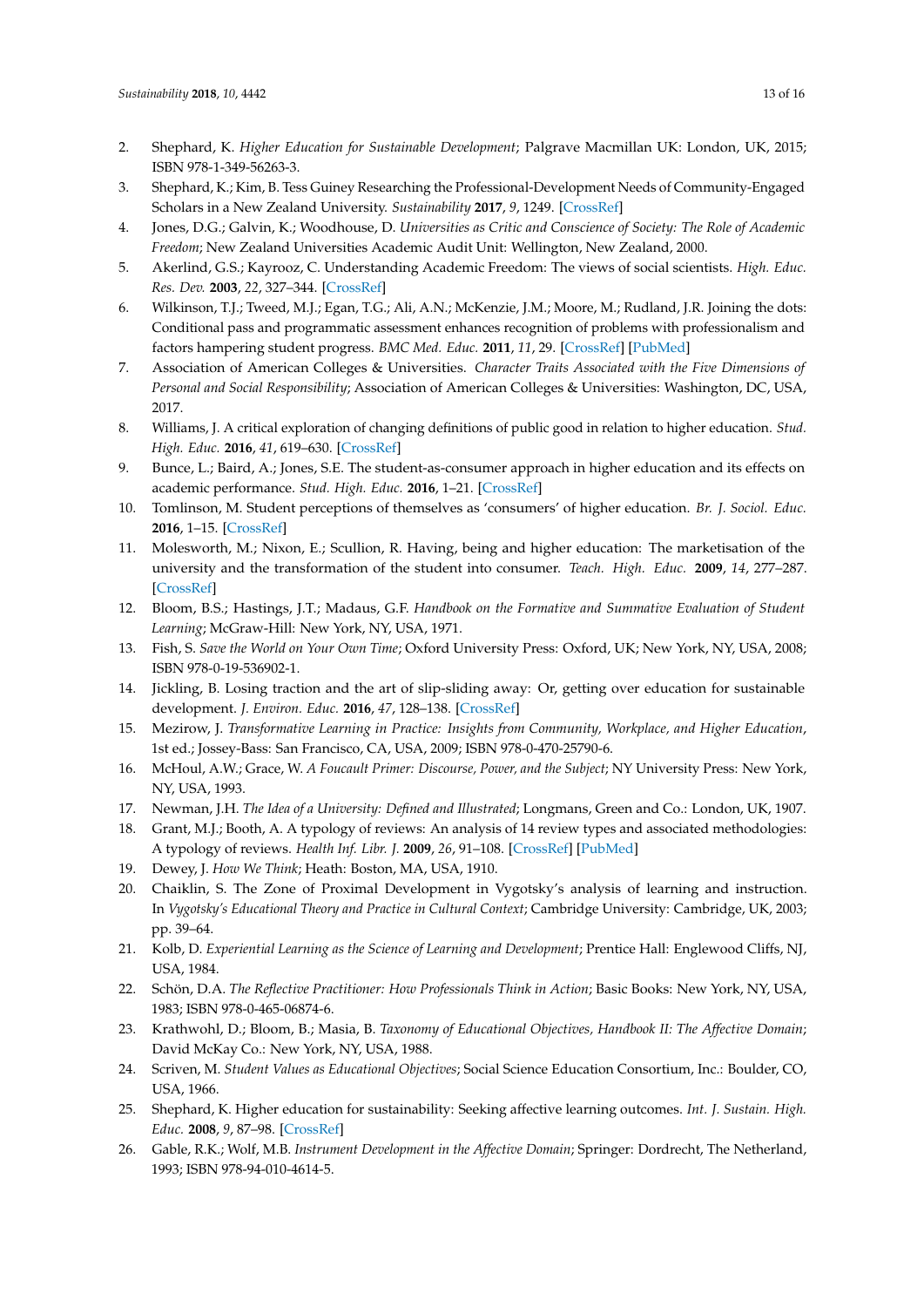- <span id="page-13-0"></span>27. Ajzen, I. From Intentions to Actions: A Theory of Planned Behavior. In *Action Control*; Kuhl, J., Beckmann, J., Eds.; Springer: Berlin/Heidelberg, Germany, 1985; pp. 11–39, ISBN 978-3-642-69748-7.
- <span id="page-13-1"></span>28. Bandura, A. Self-efficacy: Toward a unifying theory of behavioural change. *Psychol. Rev.* **1977**, *84*, 191–215. [\[CrossRef\]](http://dx.doi.org/10.1037/0033-295X.84.2.191) [\[PubMed\]](http://www.ncbi.nlm.nih.gov/pubmed/847061)
- <span id="page-13-2"></span>29. Caza, B.B.; Creary, S.J. *The Construction of Professional Identity*; Electronic Version; Edward Elgar Publishing: Cheltenham, UK, 2016.
- <span id="page-13-3"></span>30. Lave, J.; Wenger, E. *Situated Learning: Legitimate Peripheral Participation*; Learning in Doing; Cambridge University Press: Cambridge, UK; New York, NY, USA, 1991; ISBN 978-0-521-41308-4.
- <span id="page-13-4"></span>31. Dall'Alba, G. Learning Professional Ways of Being: Ambiguities of becoming. *Educ. Philos. Theory* **2009**, *41*, 34–45. [\[CrossRef\]](http://dx.doi.org/10.1111/j.1469-5812.2008.00475.x)
- <span id="page-13-24"></span>32. Borgstrom, E.; Cohn, S.; Barclay, S. Medical Professionalism: Conflicting Values for Tomorrow's Doctors. *J. Gen. Intern. Med.* **2010**, *25*, 1330–1336. [\[CrossRef\]](http://dx.doi.org/10.1007/s11606-010-1485-8) [\[PubMed\]](http://www.ncbi.nlm.nih.gov/pubmed/20740324)
- <span id="page-13-5"></span>33. Dall'Alba, G.; Barnacle, R. Exploring Knowing/Being through Discordant Professional Practice. *Educ. Philos. Theory* **2015**, *47*, 1452–1464. [\[CrossRef\]](http://dx.doi.org/10.1080/00131857.2014.947562)
- <span id="page-13-6"></span>34. Thistlethwaite, J.E.; Davies, D.; Ekeocha, S.; Kidd, J.M.; MacDougall, C.; Matthews, P.; Purkis, J.; Clay, D. The effectiveness of case-based learning in health professional education. A BEME systematic review: BEME Guide No. 23. *Med. Teach.* **2012**, *34*, e421–e444. [\[CrossRef\]](http://dx.doi.org/10.3109/0142159X.2012.680939) [\[PubMed\]](http://www.ncbi.nlm.nih.gov/pubmed/22578051)
- <span id="page-13-7"></span>35. Gelmon, S.B.; Jordan, C.; Seifer, S.D. Community-Engaged Scholarship in the Academy: An Action Agenda. *Chang. Mag. High. Learn.* **2013**, *45*, 58–66. [\[CrossRef\]](http://dx.doi.org/10.1080/00091383.2013.806202)
- <span id="page-13-8"></span>36. Boyer, E.L. From *Scholarship Reconsidered* to *Scholarship Assessed*. *Quest* **1996**, *48*, 129–139. [\[CrossRef\]](http://dx.doi.org/10.1080/00336297.1996.10484184)
- <span id="page-13-9"></span>37. Morrison, A. Hegemony through Responsibilisation: Getting working-class students into higher education in the United Kingdom. *Power Educ.* **2014**, *6*, 118. [\[CrossRef\]](http://dx.doi.org/10.2304/power.2014.6.2.118)
- 38. Brown, K.; Shephard, K.; Warren, D.; Hesson, G.; Fleming, J. Using phenomenography to build an understanding of how university people conceptualise their community-engaged activities. *High. Educ. Res. Dev.* **2016**, *35*, 643–657. [\[CrossRef\]](http://dx.doi.org/10.1080/07294360.2015.1137880)
- <span id="page-13-10"></span>39. Deeley, S.J. *Critical Perspectives on Service-Learning in Higher Education*; Palgrave Macmillan: Basingstoke, UK, 2014; ISBN 978-1-137-38325-9.
- <span id="page-13-11"></span>40. Horwitz, W.A. Developmental Origins of Environmental Ethics: The Life Experiences of Activists. *Ethics Behav.* **1996**, *6*, 29–53. [\[CrossRef\]](http://dx.doi.org/10.1207/s15327019eb0601_3)
- <span id="page-13-12"></span>41. Chawla, L. Significant Life Experiences Revisited: A review of research on sources of environmental sensitivity. *Environ. Educ. Res.* **1998**, *4*, 369–382. [\[CrossRef\]](http://dx.doi.org/10.1080/1350462980040402)
- <span id="page-13-13"></span>42. Thompson, W.E. *Society in Focus: An Introduction to Sociology with Study Card*; Allyn & Bacon: Boston, MA, USA, 2004; ISBN 978-0-205-41365-2.
- <span id="page-13-14"></span>43. Latane, B. The psychology of social impact. *Am. Psychol.* **1981**, *36*, 343–356. [\[CrossRef\]](http://dx.doi.org/10.1037/0003-066X.36.4.343)
- <span id="page-13-15"></span>44. Bragg, A.K. *The Socialization Process in Higher Education*; ERIC/AAHE Research Report, No. 7; American Association for Higher Education: Washington, DC, USA, 1976.
- <span id="page-13-16"></span>45. Portelli, J.P. Exposing the hidden curriculum. *J. Curric. Stud.* **1993**, *25*, 343–358. [\[CrossRef\]](http://dx.doi.org/10.1080/0022027930250404)
- <span id="page-13-17"></span>46. Festinger, L. *A Theory of Cognitive Dissonance*; Row, Peterson: Evanston, IL, USA, 1957.
- <span id="page-13-18"></span>47. Egan, T.; Jaye, C. Communities of clinical practice: The social organization of clinical learning. *Health* **2009**, *13*, 107–125. [\[CrossRef\]](http://dx.doi.org/10.1177/1363459308097363) [\[PubMed\]](http://www.ncbi.nlm.nih.gov/pubmed/19103718)
- <span id="page-13-19"></span>48. Notman, R.; Latham, D.; Angus, H.; Connor, P.; McGregor, K.; Scott, J. *Integrating Values in the New Zealand Curriculum: Caught or Taught?* Teaching Learning Research Initiative: Wellington, New Zealand, 2012.
- <span id="page-13-20"></span>49. Bertram-Gallant, T. Academic Integrity in the Twenty-First Century: A Teaching and Learning Imperative. *ASHE High. Edu. Rep.* **2008**, *33*, 1–143.
- <span id="page-13-21"></span>50. Löfström, E.; Trotman, T.; Furnari, M.; Shephard, K. Who teaches academic integrity and how do they teach it? *High. Educ.* **2014**, 1–14. [\[CrossRef\]](http://dx.doi.org/10.1007/s10734-014-9784-3)
- <span id="page-13-22"></span>51. Fien, J. Learning to care: A focus for values in health and environmental education. *Health Educ. Res.* **1997**, *12*, 437–447. [\[CrossRef\]](http://dx.doi.org/10.1093/her/12.4.437)
- <span id="page-13-23"></span>52. Birden, H.; Glass, N.; Wilson, I.; Harrison, M.; Usherwood, T.; Nass, D. Teaching professionalism in medical education: A Best Evidence Medical Education (BEME) systematic review. BEME Guide No. 25. *Med. Teach.* **2013**, *35*, e1252–e1266. [\[CrossRef\]](http://dx.doi.org/10.3109/0142159X.2013.789132) [\[PubMed\]](http://www.ncbi.nlm.nih.gov/pubmed/23829342)
- <span id="page-13-25"></span>53. Paice, E.; Heard, S.; Moss, F. How important are role models in making good doctors? *BMJ* **2002**, *325*, 707–710. [\[CrossRef\]](http://dx.doi.org/10.1136/bmj.325.7366.707) [\[PubMed\]](http://www.ncbi.nlm.nih.gov/pubmed/12351368)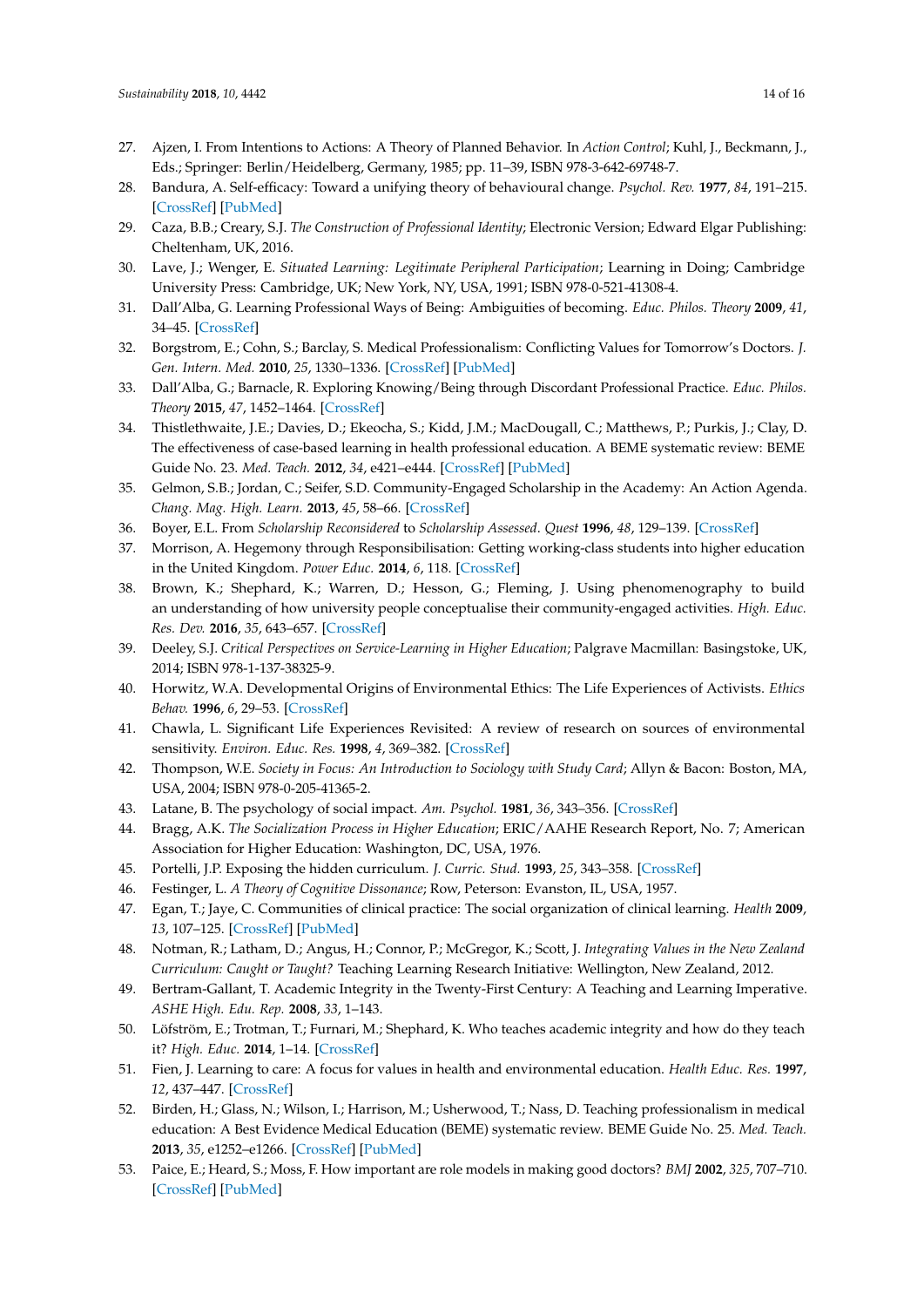- <span id="page-14-0"></span>54. Ong, A.D.; Weiss, D.J. The Impact of Anonymity on Responses to Sensitive Questions1. *J. Appl. Soc. Psychol.* **2000**, *30*, 1691–1708. [\[CrossRef\]](http://dx.doi.org/10.1111/j.1559-1816.2000.tb02462.x)
- <span id="page-14-1"></span>55. Malouff, J.M.; Stein, S.J.; Bothma, L.N.; Coulter, K.; Emmerton, A.J. Preventing halo bias in grading the work of university students. *Cogent Psychol.* **2014**, *1*. [\[CrossRef\]](http://dx.doi.org/10.1080/23311908.2014.988937)
- <span id="page-14-2"></span>56. Arnold, H.J.; Feldman, D.C. Social Desirability Response Bias in Self-Report Choice Situations. *Acad. Manag. J.* **1981**, *24*, 377–385. [\[CrossRef\]](http://dx.doi.org/10.5465/255848)
- <span id="page-14-3"></span>57. Snow, R.E.; Jackson, D.N. *Assessments of Conative Constructs for Educational Research and Evaluation: A Catalogue*; National Center for Research on Evaluation, Standards, and Student Testing: Los Angeles, CA, USA, 1993.
- <span id="page-14-4"></span>58. Bleakley, A. Professing medical identities in the liquid world of teams: Commentaries. *Med. Educ.* **2011**, *45*, 1171–1173. [\[CrossRef\]](http://dx.doi.org/10.1111/j.1365-2923.2011.04147.x) [\[PubMed\]](http://www.ncbi.nlm.nih.gov/pubmed/22122427)
- <span id="page-14-5"></span>59. Jones, J.W.; McCullough, L.B.; Richman, B.W. Who should protect the public against bad doctors? *J. Vasc. Surg.* **2005**, *41*, 907–910. [\[CrossRef\]](http://dx.doi.org/10.1016/j.jvs.2005.02.029) [\[PubMed\]](http://www.ncbi.nlm.nih.gov/pubmed/15886682)
- <span id="page-14-6"></span>60. Shephard, K. *e* is for exploration: Assessing hard-to-measure learning outcomes. *Br. J. Educ. Technol.* **2009**, *40*, 386–398. [\[CrossRef\]](http://dx.doi.org/10.1111/j.1467-8535.2008.00927.x)
- <span id="page-14-7"></span>61. Buissink-Smith, N.; Mann, S.; Shephard, K. How Do We Measure Affective Learning in Higher Education? *J. Educ. Sustain. Dev.* **2011**, *5*, 101–114. [\[CrossRef\]](http://dx.doi.org/10.1177/097340821000500113)
- <span id="page-14-8"></span>62. Epstein, R.M. Defining and Assessing Professional Competence. *JAMA* **2002**, *287*, 226. [\[CrossRef\]](http://dx.doi.org/10.1001/jama.287.2.226) [\[PubMed\]](http://www.ncbi.nlm.nih.gov/pubmed/11779266)
- <span id="page-14-9"></span>63. Bielefeldt, A.R.; Canney, N.E. Social Responsibility Attitudes of First Year Engineering Students and the Impact of Courses. In Proceedings of the 2014 ASEE Annual Conference & Exposition, Indianapolis, IN, USA, 15–18 June 2014.
- <span id="page-14-10"></span>64. Ralston, D.A.; Egri, C.P.; Karam, C.M.; Naoumova, I.; Srinivasan, N.; Casado, T.; Li, Y.; Alas, R. The triple-bottom-line of corporate responsibility: Assessing the attitudes of present and future business professionals across the BRICs. *Asia Pac. J. Manag.* **2015**, *32*, 145–179. [\[CrossRef\]](http://dx.doi.org/10.1007/s10490-014-9376-x)
- <span id="page-14-11"></span>65. Hollweg, K.; Taylor, J.; Bybee, R.; Marcinkowski, T.; McBeth, W.; Zoido, P. *Developing a Framework for Assessing Environmental Literacy*; North American Association for Environmental Education: Washington, DC, USA, 2011.
- <span id="page-14-12"></span>66. Cotton, D.; Bailey, I.; Warren, M.; Bissell, S. Revolutions and second-best solutions: Education for sustainable development in higher education. *Stud. High. Educ.* **2009**, *34*, 719–733. [\[CrossRef\]](http://dx.doi.org/10.1080/03075070802641552)
- <span id="page-14-13"></span>67. Cech, E.A. Education: Embed social awareness in science curricula. *Nature* **2014**, *505*, 477–478. [\[CrossRef\]](http://dx.doi.org/10.1038/505477a) [\[PubMed\]](http://www.ncbi.nlm.nih.gov/pubmed/24459713)
- <span id="page-14-14"></span>68. Fein, J. *Education for the Environment—Critical Curriculum Theorising and Environmental Education*; Deakin University Press: Geelong, Victoria, Australia, 1993.
- <span id="page-14-15"></span>69. Glaser, E.M. *An Experiment in the Development of Critical Thinking*; AMS Press: New York, NY, USA, 1941; ISBN 978-0-404-55843-7.
- <span id="page-14-16"></span>70. Scriven, M.; Paul, R. Defining Critical Thinking. Available online: [https://www.criticalthinking.org/pages/](https://www.criticalthinking.org/pages/defining-critical-thinking/766) [defining-critical-thinking/766](https://www.criticalthinking.org/pages/defining-critical-thinking/766) (accessed on 27 November 2018).
- <span id="page-14-17"></span>71. Ash, S.L.; Clayton, P.H. Generating, deepening, and documenting learning: The power of critical reflection in applied learning. *J. Appl. Learn. High. Educ.* **2009**, *1*, 25–48.
- <span id="page-14-18"></span>72. Paul, R.P.; Elder, L. *The Miniature Guide to Critical Thinking*; Foundation for Critical Thinking: Tomales, CA, USA, 2001.
- <span id="page-14-19"></span>73. Barnett, R. *Higher Education: A Critical Business*; SRHE/Open University Press: Buckingham, UK, 1997.
- <span id="page-14-20"></span>74. Facione, P.A. *Critical Thinking: A Statement of Expert Consensus for Purposes of Educational Assessment and Instruction*; The California Academic Press: Millbrae, CA, USA, 1990.
- <span id="page-14-21"></span>75. Facione, P.A. The disposition toward critical thinking: Its character, measurement, and relation to critical thinking skill. *Informal Log.* **2000**, *20*, 61–84. [\[CrossRef\]](http://dx.doi.org/10.22329/il.v20i1.2254)
- <span id="page-14-22"></span>76. Perkins, D.N.; Jay, E.; Tishman, S. Beyond abilities: A dispositional theory of thinking. *Merrill-Palmer Q. J. Dev. Psychol.* **1993**, *39*, 1–21.
- <span id="page-14-23"></span>77. Lai, E. *Critical Thinking: A Literature Review Accessed*; Foundation for Critical Thinking: Tomales, CA, USA, 2011.
- <span id="page-14-24"></span>78. Gokhale, A.A. Collaborative Learning Enhances Critical Thinking. *J. Technol. Educ.* **1995**, *7*. [\[CrossRef\]](http://dx.doi.org/10.21061/jte.v7i1.a.2)
- <span id="page-14-25"></span>79. Barber, T.X. *Pitfalls in Human Research: Ten Pivotal Points*; Pergamon General Psychology Series, v. 67; Pergamon Press: New York, NY, USA, 1976; ISBN 978-0-08-020935-7.